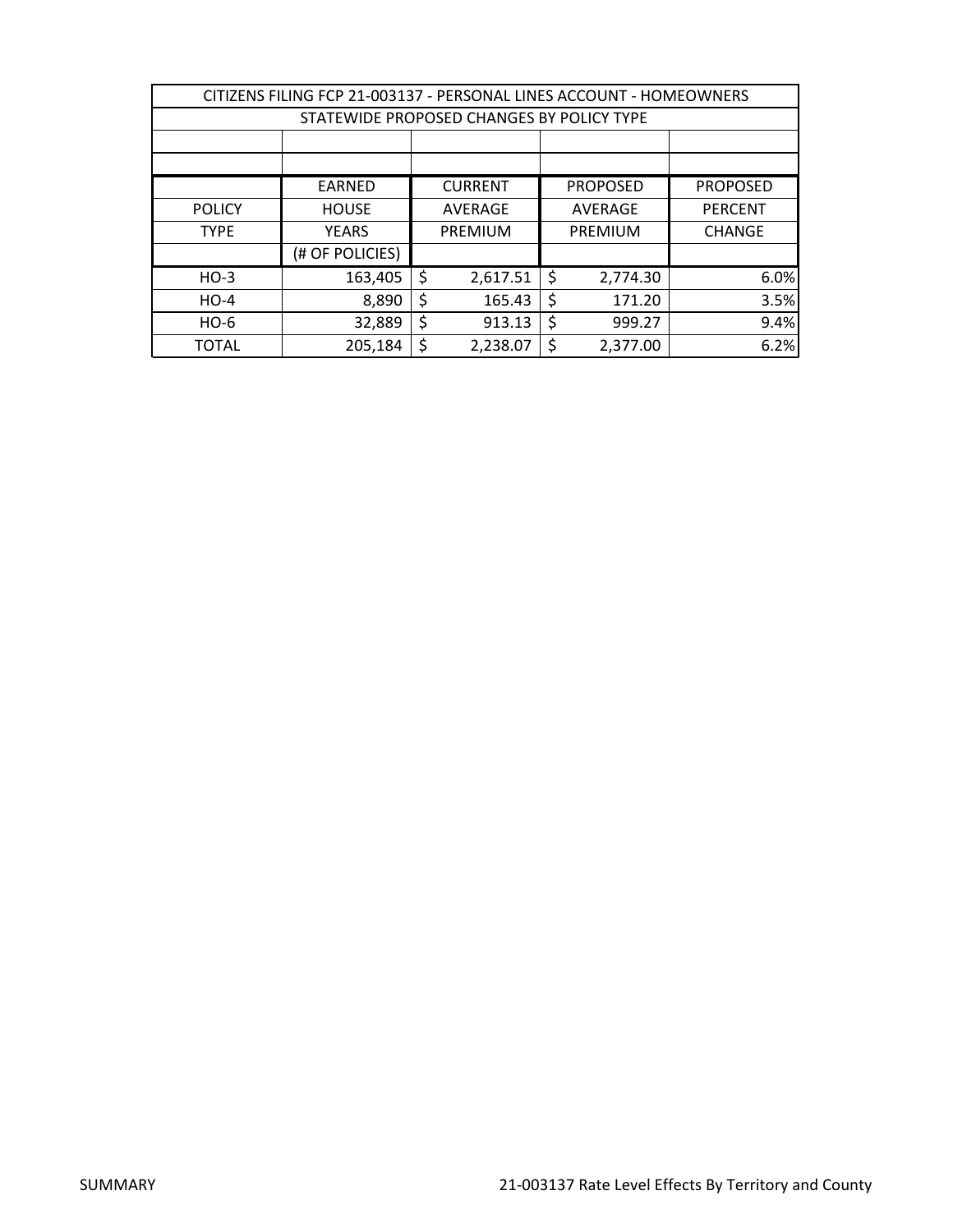# CITIZENS FILING FCP 21-003137 - PERSONAL LINES ACCOUNT - HOMEOWNERS HO-3 PROPOSED CHANGES BY TERRITORY

| <b>Region</b>   | <b>Territory</b>   | <b>Earned House</b><br>Years | <b>Current Average</b><br><b>Annual Premium (\$)</b> | <b>Proposed Average</b><br>Annual Premium (\$) Change (%) | <b>Current</b><br><b>Percent</b> |
|-----------------|--------------------|------------------------------|------------------------------------------------------|-----------------------------------------------------------|----------------------------------|
| Alachua         | 192                | 121.7                        | \$1,308.10                                           | \$1,405.31                                                | 7.4                              |
| Baker           | 292                | 5.73                         | \$1,489.30                                           | \$1,571.19                                                | 5.5                              |
| Bay             | 59 Wind            | 18.72                        | \$2,533.09                                           | \$2,706.19                                                | 6.8                              |
| Bay             | 721                | 172.8                        | \$1,665.89                                           | \$1,784.14                                                | 7.1                              |
| Bay             | 601                | 35.3                         | \$1,930.51                                           | \$2,075.02                                                | 7.5                              |
| <b>Bradford</b> | 392                | 5.11                         | \$1,537.08                                           | \$1,649.16                                                | 7.3                              |
| <b>Brevard</b>  | 60 Wind            | 89.23                        | \$2,853.89                                           | \$3,076.66                                                | 7.8                              |
| Brevard         | 64                 | 1,220.22                     | \$1,487.85                                           | \$1,585.42                                                | 6.6                              |
| Brevard         | 57                 | 1,051.04                     | \$2,366.69                                           | \$2,518.94                                                | 6.4                              |
| <b>Broward</b>  | 48 Wind            | 2,052.67                     | \$3,470.01                                           | \$3,711.18                                                |                                  |
| Broward         | 47 Wind            | 1,276.21                     | \$4,433.31                                           | \$4,787.92                                                | $\overline{8}$                   |
| <b>Broward</b>  | 46 Wind            | 602.63                       | \$5,708.64                                           | \$6,196.22                                                | 8.5                              |
| Broward         | 45 Wind            | 133.86                       | \$5,683.27                                           | \$6,030.62                                                | 6.1                              |
| <b>Broward</b>  | $\overline{37}$    | 21,433.61                    | \$3,270.68                                           | \$3,480.90                                                | 6.4                              |
| <b>Broward</b>  | 361                | 14.53                        | \$2,752.86                                           | \$2,930.20                                                | 6.4                              |
| <b>Broward</b>  | 35                 | 3,826.22                     | \$3,155.14                                           | \$3,362.10                                                | 6.6                              |
| Calhoun         | 193                | 5.88                         | \$1,196.07                                           | \$1,272.16                                                | 6.4                              |
| Charlotte       | 61 Wind            | 23.63                        | \$3,858.35                                           | \$4,091.94                                                | 6.1                              |
| Charlotte       | 711                | 538.2                        | \$1,598.47                                           | \$1,711.66                                                | 7.1                              |
| Charlotte       | 581                | 468.53                       | \$1,573.23                                           | \$1,680.51                                                | 6.8                              |
| Citrus          | 731                | 352.05                       | \$1,223.69                                           | \$1,309.12                                                |                                  |
| Citrus          | 591                | 96.53                        | \$1,676.91                                           | \$1,775.32                                                | 5.9                              |
| Clay            | 492                | 110.86                       | \$1,118.10                                           | \$1,216.90                                                | 8.8                              |
| Collier         | 62 Wind            | 37.03                        | \$3,489.84                                           | \$3,778.38                                                | 8.3                              |
| Collier         | 541                | 55.74                        | \$2,627.02                                           | \$2,840.58                                                | 8.1                              |
| Collier         | 551                | 418.21                       | \$1,915.22                                           | \$2,076.35                                                | 8.4                              |
| Columbia        | 293                | 18.93                        | \$1,429.66                                           | \$1,528.78                                                | 6.9                              |
| Dade            | 29 Wind            | 1,216.30                     | \$2,763.45                                           | \$2,946.80                                                | 6.6                              |
| Dade            | 28 Wind            | 2,027.25                     | \$3,583.92                                           | \$3,866.61                                                | 7.9                              |
| Dade            | 27 Wind            | 1,505.44                     | \$4,611.16                                           | \$4,981.83                                                | $\overline{8}$                   |
| Dade            | 26 Wind            | 308.54                       | \$5,073.35                                           | \$5,491.46                                                | 8.2<br>4.8                       |
| Dade<br>Dade    | 25 Wind<br>24 Wind | 1,060.33<br>728.62           | \$4,460.32<br>\$4,402.76                             | \$4,674.59<br>\$4,625.42                                  | 5.1                              |
|                 | 23 Wind            | 316.08                       | \$5,560.04                                           |                                                           | 6.3                              |
| Dade<br>Dade    | 22 Wind            | 321.27                       | \$7,392.75                                           | \$5,910.53<br>\$7,906.59                                  |                                  |
| Dade            | 34                 | 34,875.69                    | \$3,469.38                                           | \$3,631.64                                                | 4.7                              |
| Dade            | 33                 | 2,580.51                     | \$3,487.97                                           | \$3,581.94                                                | 2.7                              |
| Dade            | 32                 | 3,933.12                     | \$3,526.74                                           | \$3,665.98                                                | 3.9                              |
| Dade            | 31                 | 37.76                        | \$2,734.38                                           | \$2,741.01                                                | 0.2                              |
| Dade            | 30                 | 33.93                        | \$3,478.08                                           | \$3,480.01                                                | 0.1                              |
| DeSoto          | 712                | 21.53                        | \$1,859.48                                           | \$1,982.84                                                | 6.6                              |
| <b>Dixie</b>    | 732                | 4.38                         | \$1,303.49                                           | \$1,397.63                                                | 7.2                              |
| Dixie           | 592                | 18.4                         | \$1,477.51                                           | \$1,566.39                                                | $\overline{6}$                   |
| Duval           | 41 Wind            | 13.05                        | \$3,117.96                                           | \$3,404.74                                                | 9.2                              |
| Duval           | 41                 | 88.22                        | \$1,392.56                                           | \$1,504.53                                                | 8                                |
| Duval           | 40                 | 0.08                         | \$908.00                                             | \$995.02                                                  | 9.6                              |
| Duval           | 39                 | 350.51                       | \$1,233.65                                           | \$1,348.48                                                | 9.3                              |
| Escambia        | 54 Wind            | 119.83                       | \$2,336.11                                           | \$2,525.28                                                | 8.1                              |
| Escambia        | 53 Wind            | 5.15                         | \$2,874.41                                           | \$3,148.85                                                | 9.5                              |
| Escambia        | 52 Wind            | 5.79                         | \$3,894.54                                           | \$4,274.96                                                | 9.8                              |
| Escambia        | 43                 | 214.36                       | \$1,791.16                                           | \$1,924.65                                                | 7.5                              |
| Escambia        | 602                | 0.16                         | \$2,326.00                                           | \$2,326.00                                                | o                                |
| Flagler         | 83 Wind            | 26.99                        | \$1,608.62                                           | \$1,747.02                                                | 8.6                              |
| Flagler         | 701                | 38.36                        | \$1,500.11                                           | \$1,631.37                                                | 8.8                              |
| Flagler         | 531                | 1.15                         | \$1,044.36                                           | \$1,144.85                                                | 9.6                              |
| Franklin        | 65 Wind            | 6.56                         | \$3,403.70                                           | \$3,624.43                                                | 6.5                              |
| Franklin        | 603                | 23.58                        | \$1,567.59                                           | \$1,691.87                                                | 7.9                              |
| Gadsden         | 393                | 106.37                       | \$1,170.52                                           | \$1,259.43                                                | 7.6                              |
| Gilchrist       | 923                | 18.76                        | \$1,266.43                                           | \$1,335.66                                                | 5.5                              |
| Glades          | 552                | 13.3                         | \$1,443.25                                           | \$1,525.27                                                | 5.7                              |
| Gulf            | 66 Wind            | 3.16                         | \$7,277.18                                           | \$7,375.70                                                | 1.4                              |
| Gulf            | 722                | $\mathbf{1}$                 | \$1,449.03                                           | \$1,592.37                                                | 9.9                              |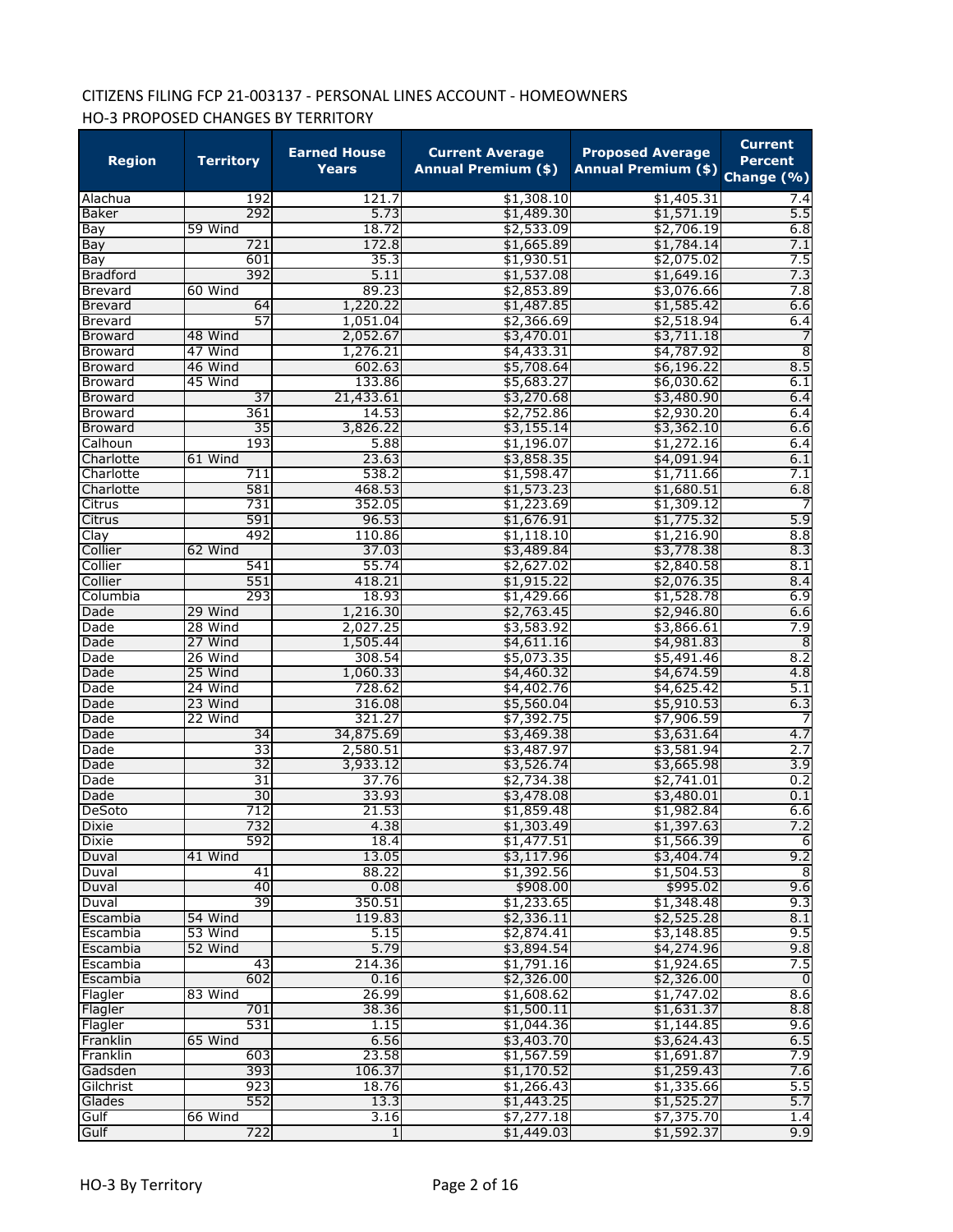# CITIZENS FILING FCP 21-003137 - PERSONAL LINES ACCOUNT - HOMEOWNERS HO-3 PROPOSED CHANGES BY TERRITORY

| <b>Region</b>                        | <b>Territory</b> | <b>Earned House</b><br><b>Years</b> | <b>Current Average</b><br><b>Annual Premium (\$)</b> | <b>Proposed Average</b><br>Annual Premium (\$) Change (%) | <b>Current</b><br><b>Percent</b> |
|--------------------------------------|------------------|-------------------------------------|------------------------------------------------------|-----------------------------------------------------------|----------------------------------|
| Gulf                                 | 604              | 2.59                                | \$1,969.59                                           | \$2,040.55                                                | 3.6                              |
| Hamilton                             | 493              | 4.42                                | \$1,594.75                                           | \$1,742.88                                                | 9.3                              |
| Hardee                               | 713              | 6.25                                | \$1,984.70                                           | \$2,134.96                                                | 7.6                              |
| Hendry                               | 553              | 43.35                               | \$1,723.38                                           | \$1,866.82                                                | 8.3                              |
| Hernando                             | 56 Wind          | 374.56                              | \$2,010.26                                           | \$2,164.21                                                | 7.7                              |
| Hernando                             | 733              | 8,054.79                            | \$1,260.18                                           | \$1,300.50                                                | 3.2                              |
| Hernando                             | 159              | 740.2                               | \$1,636.38                                           | \$1,717.05                                                | 4.9                              |
| Highlands                            | 714              | 57.75                               | \$1,453.22                                           | \$1,572.00                                                | 8.2                              |
| Hillsborough                         | 80               | 7,454.56                            | \$1,532.98                                           | \$1,650.54                                                | 7.7                              |
| Hillsborough                         | 47               | 4,368.73                            | \$1,648.00                                           | \$1,775.05                                                | 7.7                              |
| Holmes                               | 593              | 10.55                               | \$1,327.13                                           | \$1,405.78                                                | 5.9                              |
| <b>Indian River</b>                  | 76 Wind<br>181   | 7.99<br>1                           | \$3,792.21                                           | \$4,140.54                                                | 9.2<br>$\overline{0}$            |
| <b>Indian River</b>                  | 561              |                                     | \$3,319.40                                           | \$3,319.40                                                |                                  |
| <b>Indian River</b>                  | 693              | 277.19<br>50.6                      | \$1,928.14                                           | \$2,095.86                                                | 8.7<br>7.1                       |
| Jackson                              | 793              | 8.99                                | \$1,372.30                                           | \$1,469.30                                                | 6.3                              |
| <b>Jefferson</b><br><b>Jefferson</b> | 605              | $\Omega$                            | \$1,210.82<br>\$0.00                                 | \$1,286.86<br>\$0.00                                      | 0                                |
|                                      | 893              | 1.99                                | \$2,130.46                                           | \$2,233.70                                                | 4.8                              |
| Lafayette<br>Lake                    | 692              | 208.82                              | \$1,164.68                                           | \$1,260.30                                                | 8.2                              |
|                                      | 20 Wind          | 17.33                               | \$2,081.98                                           | \$2,261.92                                                | 8.6                              |
| Lee<br>Lee                           | 19 Wind          | 6.97                                | \$2,542.69                                           | \$2,788.30                                                | 9.7                              |
|                                      | 18 Wind          | 57.25                               | \$2,238.07                                           | \$2,414.46                                                | 7.9                              |
| Lee<br>Lee                           | 17 Wind          | 58.99                               | \$3,922.20                                           | \$4,230.30                                                | 7.9                              |
|                                      | 554              | 797.18                              | \$1,718.77                                           | \$1,866.73                                                | 8.6                              |
| Lee<br>Lee                           | 542              | 34.72                               | \$1,261.11                                           | \$1,373.24                                                | 8.9                              |
|                                      | 993              | 128.27                              | \$1,037.28                                           | \$1,113.90                                                | 7.4                              |
| Leon                                 | 57 Wind          | 3.18                                | \$3,042.24                                           | \$3,314.68                                                | 9                                |
| Levy<br>Levy                         | 734              | 10.51                               | \$1,899.99                                           | \$1,995.11                                                | 5                                |
| Levy                                 | 594              | 37.82                               | \$1,447.59                                           | \$1,543.77                                                | 6.6                              |
| Liberty                              | 931              | 1.47                                | \$1,682.97                                           | \$1,783.52                                                | $\overline{6}$                   |
| Madison                              | 932              | 6.11                                | \$1,065.66                                           | \$1,131.42                                                | 6.2                              |
| Manatee                              | 68 Wind          | 27.88                               | \$3,867.26                                           | \$4,130.45                                                | 6.8                              |
| Manatee                              | 735              | 1,174.12                            | \$1,564.63                                           | \$1,664.12                                                | 6.4                              |
| Manatee                              | 582              | 89.2                                | \$3,074.12                                           | \$3,280.29                                                | 6.7                              |
| Marion                               | 792              | 224.86                              | \$1,210.23                                           | \$1,300.44                                                | 7.5                              |
| Martin                               | 182              | 5.01                                | \$6,469.54                                           | \$6,838.81                                                | 5.7                              |
| Martin                               | 10               | 277.28                              | \$2,913.62                                           | \$3,150.10                                                | 8.1                              |
| Monroe                               | 90 Wind          | 512.3                               | \$3,404.15                                           | \$3,686.92                                                | 8.3                              |
| Monroe                               | 7                | 6.47                                | \$1,197.61                                           | \$1,197.61                                                | 0                                |
| Monroe                               | 5                | 4.8                                 | \$1,250.58                                           | \$1,250.58                                                | $\mathbf 0$                      |
| Nassau                               | 69 Wind          | 4.92                                | \$2,725.63                                           | \$2,974.00                                                | 9.1                              |
| Nassau                               | 892              | 16.96                               | \$1,471.07                                           | \$1,546.14                                                | 5.1                              |
| Nassau                               | 532              | 51.24                               | \$1,698.07                                           | \$1,820.32                                                | 7.2                              |
| Okaloosa                             | 70 Wind          | 1.87                                | \$5,343.20                                           | \$5,812.44                                                | 8.8                              |
| Okaloosa                             | 723              | 143.06                              | \$1,728.91                                           | \$1,841.89                                                | 6.5                              |
| Okaloosa                             | 606              | 12.45                               | \$3,259.25                                           | \$3,498.39                                                | 7.3                              |
| Okeechobee                           | 555              | 32.82                               | \$1,645.54                                           | \$1,779.87                                                | 8.2                              |
| Orange                               | 90               | 729.94                              | \$1,574.23                                           | \$1,720.37                                                | 9.3                              |
| Orange                               | 49               | 104.65                              | \$1,572.31                                           | \$1,707.93                                                | 8.6                              |
| Osceola                              | 511              | 346.93                              | \$1,433.72                                           | \$1,569.44                                                | 9.5                              |
| Palm Beach                           | 97 Wind          | 395.7                               | \$3,779.40                                           | \$4,114.52                                                | 8.9                              |
| Palm Beach                           | 96 Wind          | 1,952.19                            | \$3,289.31                                           | \$3,547.36                                                | 7.8                              |
| Palm Beach                           | 95 Wind          | 924.72                              | \$4,111.47                                           | \$4,422.23                                                | 7.6                              |
| Palm Beach                           | 94 Wind          | 124.27                              | \$4,976.17                                           | \$5,352.12                                                | 7.6                              |
| Palm Beach                           | 38               | 7,478.23                            | \$2,620.77                                           | \$2,840.93                                                | 8.4                              |
| Palm Beach                           | 362              | 23.51                               | \$2,158.80                                           | \$2,161.09                                                | 0.1                              |
| Pasco                                | 88 Wind          | 855.3                               | \$1,932.04                                           | \$2,025.47                                                | 4.8                              |
| Pasco                                | 736              | 7,085.36                            | \$1,377.53                                           | \$1,439.05                                                | 4.5                              |
| Pasco                                | 595              | 77.89                               | \$725.78                                             | \$773.95                                                  | 6.6                              |
| Pinellas                             | 42 Wind          | 609.19                              | \$3,491.76                                           | \$3,753.28                                                | 7.5                              |
| Pinellas                             | 81               | 18,191.95                           | \$1,688.57                                           | \$1,784.07                                                | 5.7                              |
| Pinellas                             | 46               | 9,749.93                            | \$1,709.32                                           | \$1,843.90                                                | 7.9                              |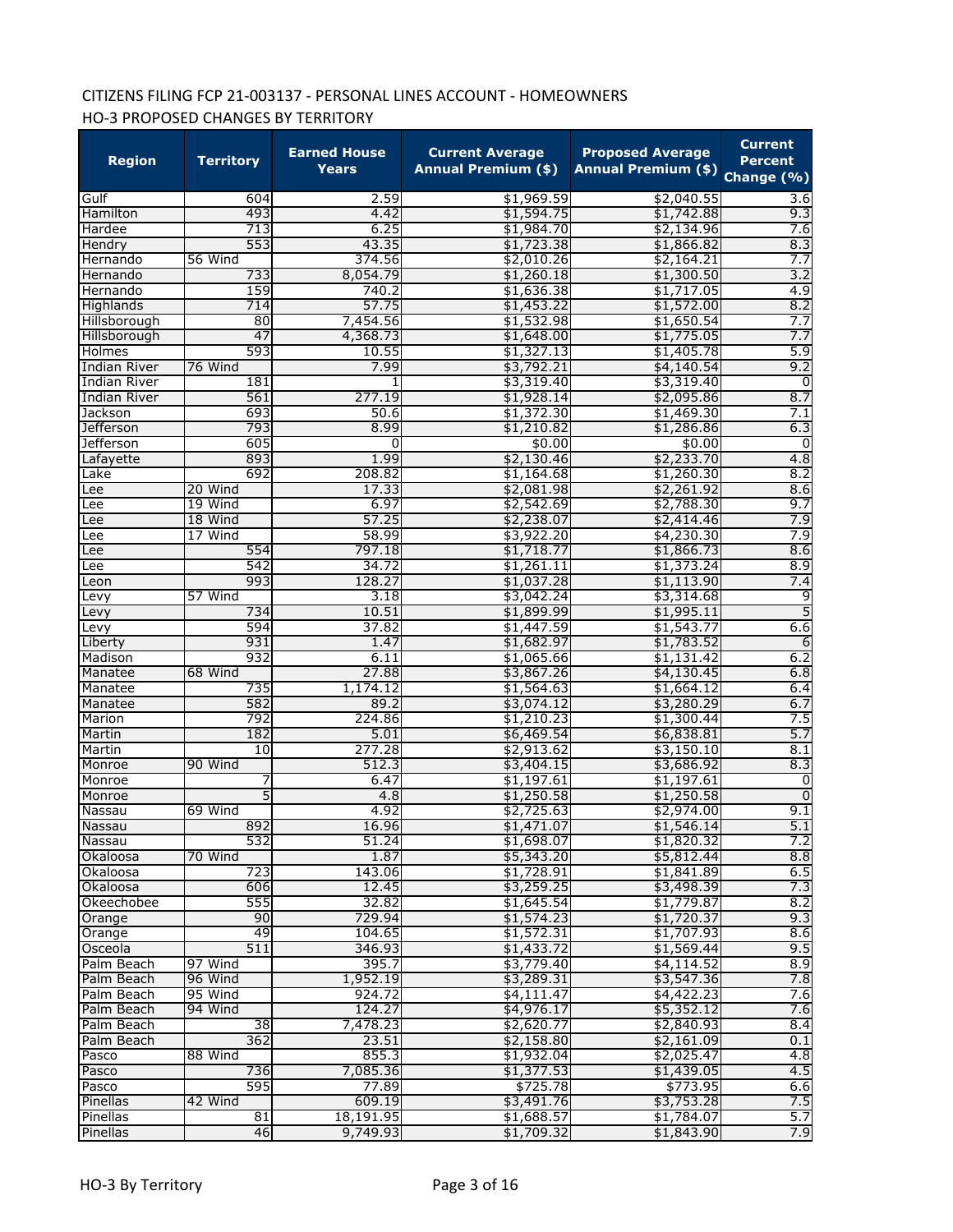# CITIZENS FILING FCP 21-003137 - PERSONAL LINES ACCOUNT - HOMEOWNERS HO-3 PROPOSED CHANGES BY TERRITORY

| <b>Region</b> | <b>Territory</b> | <b>Earned House</b><br><b>Years</b> | <b>Current Average</b><br><b>Annual Premium (\$)</b> | <b>Proposed Average</b><br><b>Annual Premium (\$)</b> | <b>Current</b><br><b>Percent</b><br>Change (%) |
|---------------|------------------|-------------------------------------|------------------------------------------------------|-------------------------------------------------------|------------------------------------------------|
| Pinellas      | 42               | 88.59                               | \$1,060.87                                           | \$1,140.36                                            | 7.5                                            |
| Polk          | 50               | 362.8                               | \$1,565.78                                           | \$1,688.94                                            | 7.9                                            |
| Putnam        | 992              | 34.66                               | \$1,326.22                                           | \$1,410.51                                            | 6.4                                            |
| Santa Rosa    | 92 Wind          | 22.78                               | \$3,408.27                                           | \$3,692.06                                            | 8.3                                            |
| Santa Rosa    | 724              | 100.7                               | \$1,974.26                                           | \$2,099.78                                            | 6.4                                            |
| Santa Rosa    | 607              | $\overline{0}$                      | \$0.00                                               | \$0.00                                                | $\overline{0}$                                 |
| Sarasota      | 51 Wind          | 76.16                               | \$1,598.77                                           | \$1,709.51                                            | 6.9                                            |
| Sarasota      | 50 Wind          | 329.67                              | \$1,769.28                                           | \$1,895.45                                            | 7.1                                            |
| Sarasota      | 49 Wind          | 439.72                              | \$2,196.02                                           | \$2,353.05                                            | 7.2                                            |
| Sarasota      | 715              | 1,087.09                            | \$1,632.42                                           | \$1,743.02                                            | 6.8                                            |
| Sarasota      | 583              | 42.56                               | \$844.96                                             | \$834.29                                              | $-1.3$                                         |
| Seminole      | 512              | 339.45                              | \$1,505.36                                           | \$1,644.91                                            | 9.3                                            |
| St. Johns     | 71 Wind          | 18.74                               | \$2,606.39                                           | \$2,836.27                                            | 8.8                                            |
| St. Johns     | 702              | 141.13                              | \$1,405.33                                           | \$1,512.24                                            | 7.6                                            |
| St. Johns     | 533              | 98.02                               | \$1,627.06                                           | \$1,740.58                                            |                                                |
| St. Lucie     | 77 Wind          | 35.01                               | \$1,838.86                                           | \$1,983.08                                            | 7.8                                            |
| St. Lucie     | 183              | 7.27                                | \$2,721.12                                           | \$2,960.49                                            | 8.8                                            |
| St. Lucie     | 562              | 645.39                              | \$1,979.28                                           | \$2,146.13                                            | 8.4                                            |
| Sumter        | 921              | 29.75                               | \$1,265.82                                           | \$1,357.80                                            | 7.3                                            |
| Suwannee      | 933              | 8.91                                | \$2,168.77                                           | \$2,306.34                                            | 6.3                                            |
| Taylor        | 737              | 3.88                                | \$1,519.00                                           | \$1,632.07                                            | 7.4                                            |
| Taylor        | 596              | 55.01                               | \$1,791.62                                           | \$1,872.08                                            | 4.5                                            |
| Union         | 922              | 1                                   | \$894.05                                             | \$979.34                                              | 9.5                                            |
| Volusia       | 16 Wind          | 16.34                               | \$1,496.12                                           | \$1,610.72                                            | 7.7                                            |
| Volusia       | 15 Wind          | 181.11                              | \$1,368.36                                           | \$1,485.80                                            | 8.6                                            |
| Volusia       | 14 Wind          | 175.5                               | \$2,167.24                                           | \$2,306.74                                            | 6.4                                            |
| Volusia       | 63               | 675.11                              | \$1,240.45                                           | \$1,329.97                                            | 7.2                                            |
| Volusia       | 62               | 17.39                               | \$750.05                                             | \$810.11                                              | $\overline{8}$                                 |
| Wakulla       | 58 Wind          | 8.8                                 | \$2,324.80                                           | \$2,534.65                                            | 9                                              |
| Wakulla       | 725              | 15.71                               | \$1,432.86                                           | \$1,549.20                                            | 8.1                                            |
| Wakulla       | 608              | 5.53                                | \$1,536.99                                           | \$1,658.40                                            | 7.9                                            |
| Walton        | 75 Wind          | 18.27                               | \$3,234.99                                           | \$3,457.31                                            | 6.9                                            |
| Walton        | 726              | 26.04                               | \$2,460.55                                           | \$2,642.19                                            | 7.4                                            |
| Walton        | 609              | 2.01                                | \$1,857.35                                           | \$1,857.35                                            | $\Omega$                                       |
| Washington    | 934              | 15.02                               | \$1,676.19                                           | \$1,798.94                                            | 7.3                                            |
| Total:        |                  | 163,404.95                          | \$2,617.51                                           | \$2,774.30                                            | 6                                              |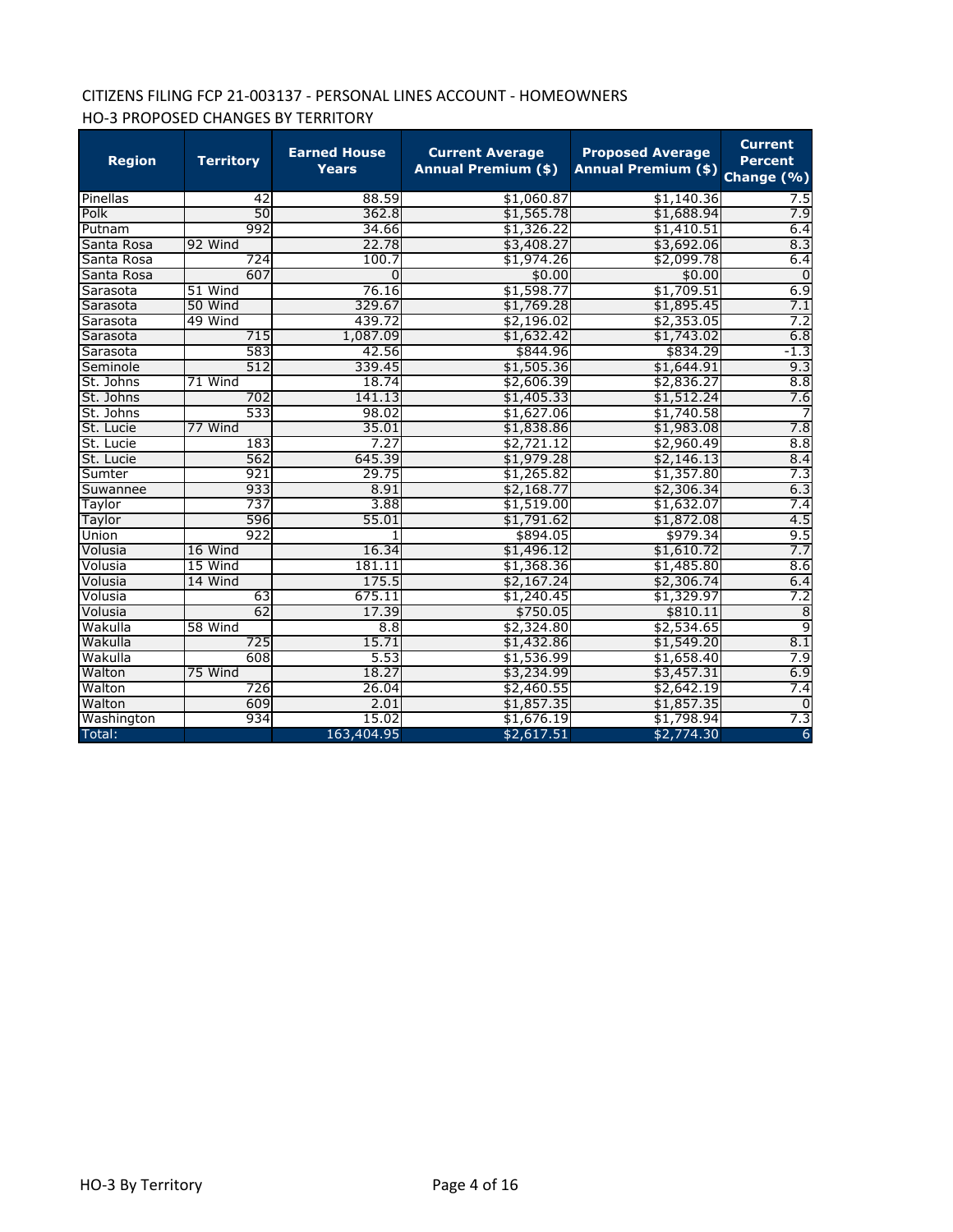# CITIZENS FILING FCP 21-003137 - PERSONAL LINES ACCOUNT - HOMEOWNERS HO-3 PROPOSED CHANGES BY COUNTY

|                        | <b>Earned House</b> | <b>Current Average</b>     | <b>Proposed Average</b>      | <b>Current</b>               |
|------------------------|---------------------|----------------------------|------------------------------|------------------------------|
| <b>Region</b>          | <b>Years</b>        | <b>Annual Premium (\$)</b> | <b>Annual Premium</b><br>(5) | <b>Percent</b><br>Change (%) |
| Alachua                | 121.7               | \$1,308.10                 | \$1,405.31                   | $7.\bar{4}$                  |
| <b>Baker</b>           | 5.73                | \$1,489.30                 | \$1,571.19                   | 5.5                          |
| Bay                    | 226.82              | \$1,778.64                 | \$1,905.51                   | 7.1                          |
| <b>Bradford</b>        | 5.11                | \$1,537.08                 | \$1,649.16                   | 7.3                          |
| Brevard                | 2,360.49            | \$1,930.80                 | \$2,057.45                   | 6.6                          |
| <b>Broward</b>         | 29,339.73           | \$3,380.96                 | \$3,605.50                   | 6.6                          |
| Calhoun                | 5.88                | \$1,196.07                 | \$1,272.16                   | 6.4                          |
| Charlotte              | 1,030.36            | \$1,638.82                 | \$1,752.08                   | 6.9                          |
| Citrus                 | 448.58              | \$1,321.22                 | \$1,409.44                   | 6.7                          |
| Clay                   | 110.86              | \$1,118.10                 | \$1,216.90                   | 8.8                          |
| Collier                | 510.98              | \$2,106.98                 | \$2,283.06                   | 8.4                          |
| Columbia               | 18.93               | \$1,429.66                 | \$1,528.78                   | 6.9                          |
| Dade                   | 48,944.84           | \$3,581.46                 | \$3,757.12                   | 4.9                          |
|                        |                     |                            |                              | 6.6                          |
| DeSoto<br><b>Dixie</b> | 21.53<br>22.78      | \$1,859.48                 | \$1,982.84<br>\$1,533.94     | 6.2                          |
|                        |                     | \$1,444.05                 |                              |                              |
| Duval                  | 451.86              | \$1,319.04                 | \$1,438.27                   | 9                            |
| Escambia               | 345.29              | \$2,031.96                 | \$2,190.95                   | 7.8                          |
| Flagler                | 66.5                | \$1,536.27                 | \$1,669.89                   | 8.7                          |
| Franklin               | 30.14               | \$1,967.22                 | \$2,112.49                   | 7.4                          |
| Gadsden                | 106.37              | \$1,170.52                 | \$1,259.43                   | 7.6                          |
| Gilchrist              | 18.76               | \$1,266.43                 | \$1,335.66                   | 5.5                          |
| Glades                 | 13.3                | \$1,443.25                 | \$1,525.27                   | 5.7                          |
| Gulf                   | 6.75                | \$4,377.21                 | \$4,471.79                   | 2.2                          |
| Hamilton               | 4.42                | \$1,594.75                 | \$1,742.88                   | 9.3                          |
| Hardee                 | 6.25                | \$1,984.70                 | \$2,134.96                   | 7.6                          |
| Hendry                 | 43.35               | \$1,723.38                 | \$1,866.82                   | 8.3                          |
| Hernando               | 9,169.55            | \$1,321.19                 | \$1,369.41                   | 3.6                          |
| Highlands              | 57.75               | \$1,453.22                 | \$1,572.00                   | 8.2                          |
| Hillsborough           | 11,823.29           | \$1,575.48                 | \$1,696.55                   | 7.7                          |
| Holmes                 | 10.55               | \$1,327.13                 | \$1,405.78                   | 5.9                          |
| <b>Indian River</b>    | 286.18              | \$1,985.05                 | \$2,157.22                   | 8.7                          |
| Jackson                | 50.6                | \$1,372.30                 | \$1,469.30                   | 7.1                          |
| Jefferson              | 8.99                | \$1,210.82                 | \$1,286.86                   | 6.3                          |
| Lafayette              | 1.99                | \$2,130.46                 | \$2,233.70                   | 4.8                          |
| Lake                   | 208.82              | \$1,164.68                 | \$1,260.30                   | 8.2                          |
| Lee                    | 972.44              | \$1,879.04                 | \$2,038.38                   | 8.5                          |
| Leon                   | 128.27              | \$1,037.28                 | \$1,113.90                   | 7.4                          |
| Levy                   | 51.51               | \$1,638.34                 | \$1,745.19                   | 6.5                          |
| Liberty                | 1.47                | \$1,682.97                 | \$1,783.52                   | $\overline{6}$               |
| Madison                | 6.11                | \$1,065.66                 | \$1,131.42                   | 6.2                          |
| Manatee                | 1,291.20            | \$1,718.63                 | \$1,829.02                   | 6.4                          |
| Marion                 | 224.86              | \$1,210.23                 | \$1,300.44                   | 7.5                          |
| Martin                 | 282.29              | \$2,976.73                 | \$3,215.57                   | 8                            |
| Monroe                 | 523.57              | \$3,357.14                 | \$3,633.82                   | 8.2                          |
| Nassau                 | 73.12               | \$1,714.56                 | \$1,834.35                   |                              |
| Okaloosa               | 157.38              | \$1,892.92                 | \$2,020.11                   | 6.7                          |
| Okeechobee             | 32.82               | \$1,645.54                 | \$1,779.87                   | 8.2                          |
| Orange                 | 834.59              | \$1,573.99                 | \$1,718.81                   | 9.2                          |
| Osceola                | 346.93              | \$1,433.72                 | \$1,569.44                   | 9.5                          |
| Palm Beach             | 10,898.62           | \$2,934.93                 | \$3,175.04                   | 8.2                          |
| Pasco                  | 8,018.55            | \$1,430.35                 | \$1,495.14                   | 4.5                          |
| Pinellas               | 28,639.66           | \$1,732.05                 | \$1,844.33                   | 6.5                          |
| Polk                   | 362.8               | \$1,565.78                 | \$1,688.94                   | 7.9                          |
| Putnam                 | 34.66               | \$1,326.22                 | \$1,410.51                   | 6.4                          |
| Santa Rosa             | 123.48              | \$2,238.81                 | \$2,393.53                   | 6.9                          |
| Sarasota               | 1,975.20            | \$1,762.47                 | \$1,883.39                   | 6.9                          |
| Seminole               | 339.45              | \$1,505.36                 | \$1,644.91                   | 9.3                          |
| St. Johns              | 257.89              | \$1,576.88                 | \$1,695.24                   | 7.5                          |
| St. Lucie              | 687.67              | \$1,979.97                 | \$2,146.44                   | 8.4                          |
| Sumter                 | 29.75               | \$1,265.82                 | \$1,357.80                   | 7.3                          |
| Suwannee               | 8.91                | \$2,168.77                 | \$2,306.34                   | 6.3                          |
| Taylor                 | 58.89               | \$1,773.66                 | \$1,856.27                   | 4.7                          |
| Union                  | 1                   | \$894.05                   | \$979.34                     | 9.5                          |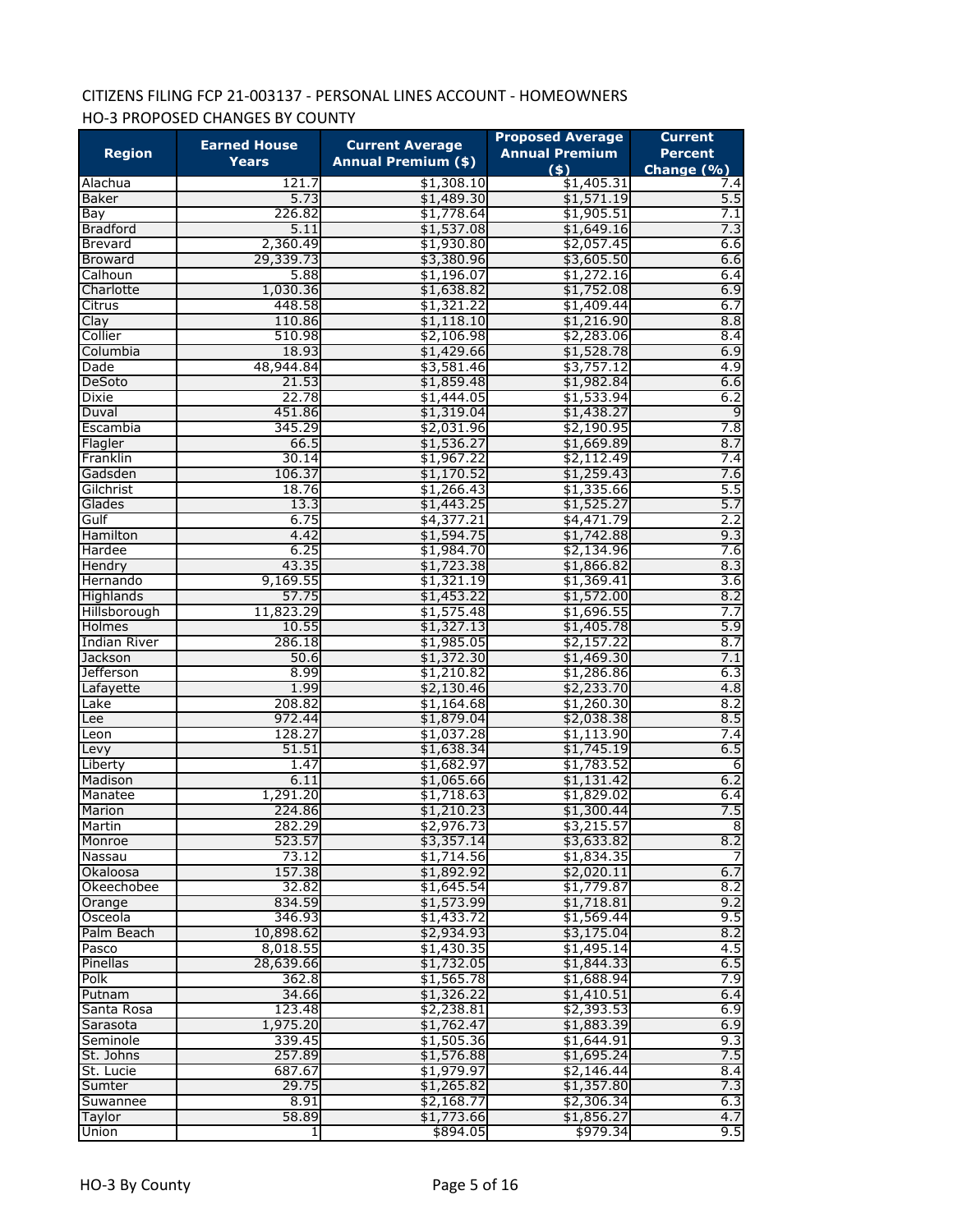# CITIZENS FILING FCP 21-003137 - PERSONAL LINES ACCOUNT - HOMEOWNERS HO-3 PROPOSED CHANGES BY COUNTY

| <b>Region</b> | <b>Earned House</b><br>Years | <b>Current Average</b><br><b>Annual Premium (\$)</b> | <b>Proposed Average</b><br><b>Annual Premium</b><br>(5) | <b>Current</b><br><b>Percent</b><br>Change $(\% )$ |
|---------------|------------------------------|------------------------------------------------------|---------------------------------------------------------|----------------------------------------------------|
| Volusia       | 1,065.45                     | \$1,410.77                                           | \$1,513.17                                              |                                                    |
| Wakulla       | 30.04                        | \$1,713.32                                           | \$1,857.98                                              | 8.4                                                |
| Walton        | 46.32                        | \$2,739.84                                           | \$2,929.64                                              | 6.9                                                |
| Washington    | 15.02                        | \$1,676.19                                           | \$1,798.94                                              | 7.3                                                |
| Total:        | 163,404.95                   | \$2,617.51                                           | \$2,774.30                                              | <sup>6</sup>                                       |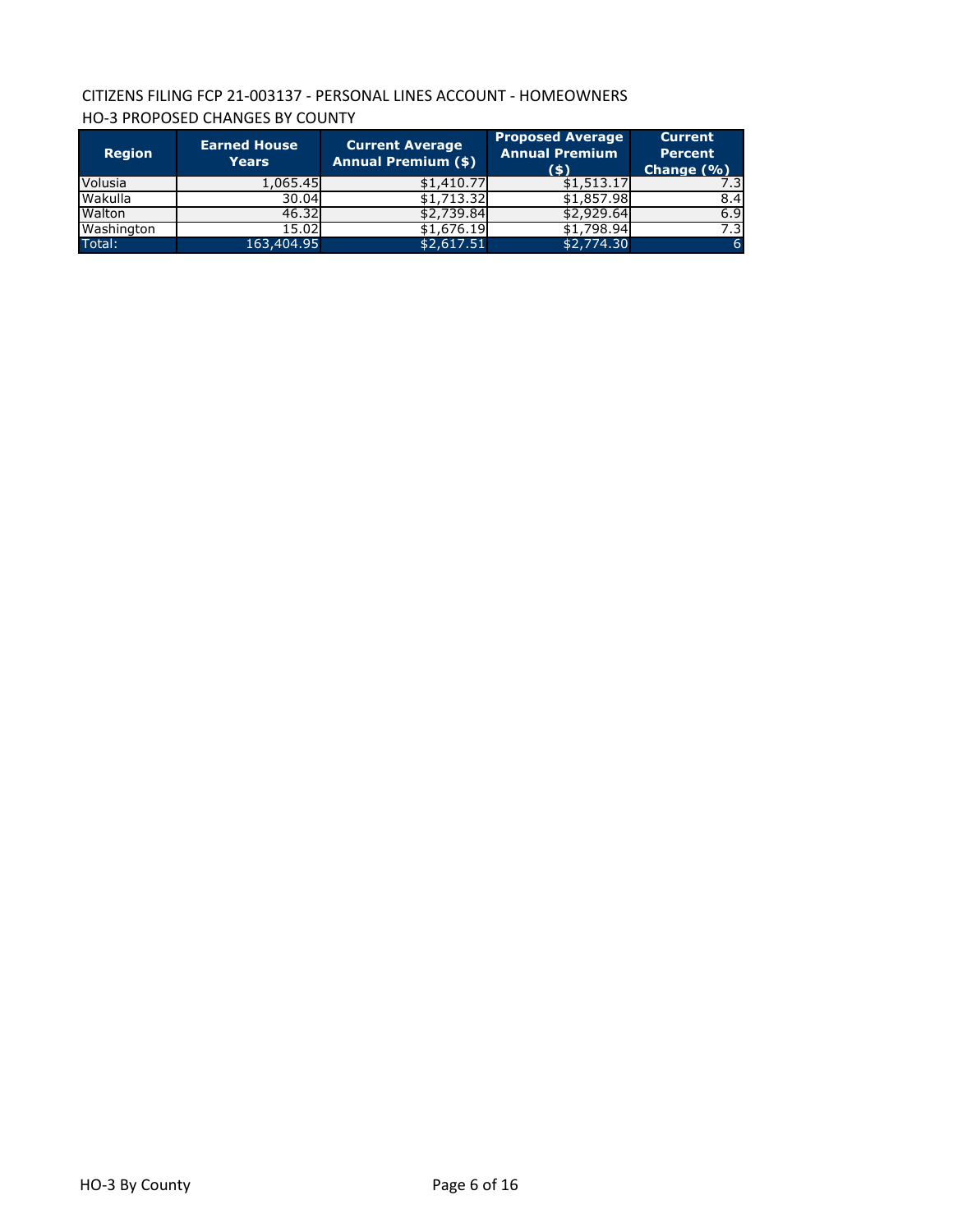# CITIZENS FILING FCP 21-003137 - PERSONAL LINES ACCOUNT - HOMEOWNERS HO-4 PROPOSED CHANGES BY TERRITORY

| <b>Region</b>   | <b>Territory</b> | <b>Earned House</b><br>Years | <b>Current Average</b><br><b>Annual Premium (\$)</b> | <b>Proposed Average</b><br>Annual Premium (\$) Change (%) | <b>Current</b><br><b>Percent</b> |
|-----------------|------------------|------------------------------|------------------------------------------------------|-----------------------------------------------------------|----------------------------------|
| Alachua         | 192              | 30.83                        | \$63.65                                              | \$63.65                                                   |                                  |
| Baker           | 292              | 0                            | \$0.00                                               | \$0.00                                                    | $\mathbf 0$                      |
| Bay             | 59 Wind          | 23.03                        | \$112.84                                             | \$119.90                                                  | 6.3                              |
| Bay             | 721              | 36.22                        | \$116.75                                             | \$116.76                                                  | $\mathbf 0$                      |
| Bay             | 601              | 32.15                        | \$152.50                                             | \$152.46                                                  | 0                                |
| <b>Bradford</b> | 392              | $\mathbf 0$                  | \$0.00                                               | \$0.00                                                    | $\overline{0}$                   |
| <b>Brevard</b>  | 60 Wind          | 88.25                        | \$188.99                                             | \$202.09                                                  | 6.9                              |
| <b>Brevard</b>  | 64               | 130.12                       | \$114.57                                             | \$114.53                                                  | $\mathbf 0$                      |
| <b>Brevard</b>  | 57               | 211.57                       | \$149.43                                             | \$149.22                                                  | $-0.1$                           |
| <b>Broward</b>  | 48 Wind          | 101.38                       | \$187.64                                             | \$193.86                                                  | 3.3                              |
| Broward         | 47 Wind          | 107.33                       | \$283.88                                             | \$300.32                                                  | 5.8                              |
| <b>Broward</b>  | 46 Wind          | 166.12                       | \$292.95                                             | \$310.57                                                  | 6                                |
| <b>Broward</b>  | 45 Wind          | 117.18                       | \$332.44                                             | \$349.03                                                  | 5                                |
| <b>Broward</b>  | $\overline{37}$  | 378.81                       | \$111.23                                             | \$111.37                                                  | 0.1                              |
| <b>Broward</b>  | 361              | 17.79                        | \$99.21                                              | \$99.21                                                   | 0                                |
| <b>Broward</b>  | $\overline{35}$  | 51                           | \$105.29                                             | \$105.26                                                  | 0                                |
| Calhoun         | 193              | 0                            | \$0.00                                               | \$0.00                                                    | $\overline{0}$                   |
| Charlotte       | 61 Wind          | 1.51                         | \$303.19                                             | \$326.47                                                  | 7.7                              |
| Charlotte       | 711              | 111.24                       | \$145.41                                             | \$145.48                                                  | 0                                |
| Charlotte       | 581              | 24.45                        | \$112.11                                             | \$111.99                                                  | $-0.1$                           |
| Citrus          | 731              | 4.51                         | \$147.67                                             | \$147.68                                                  | 0                                |
| Citrus          | 591              | 5.65                         | \$206.16                                             | \$206.16                                                  | $\overline{0}$                   |
| Clay            | 492              | 6.77                         | \$102.61                                             | \$102.60                                                  | 0                                |
| Collier         | 62 Wind          | 26.34                        | \$324.37                                             | \$352.31                                                  | 8.6                              |
| Collier         | 541              | 46.09                        | \$202.39                                             | \$219.63                                                  | 8.5                              |
| Collier         | 551              | 67.05                        | \$174.34                                             | \$186.59                                                  |                                  |
| Columbia        | 293              | 0.44                         | \$125.00                                             | \$125.00                                                  | 0                                |
| Dade            | 29 Wind          | 6.09                         | \$223.14                                             | \$223.31                                                  | 0.1                              |
| Dade            | 28 Wind          | 18.13                        | \$312.92                                             | \$313.61                                                  | 0.2                              |
| Dade            | 27 Wind          | 55.83                        | \$484.65                                             | \$511.74                                                  | 5.6                              |
| Dade            | 26 Wind          | 10.26                        | \$789.66                                             | \$800.83                                                  | 1.4                              |
| Dade            | 25 Wind          | 1.36                         | \$353.71                                             | \$353.65                                                  | $\Omega$                         |
| Dade            | 24 Wind          | 40.61                        | \$192.73                                             | \$192.90                                                  | 0.1                              |
| Dade            | 23 Wind          | 260.24                       | \$332.90                                             | \$336.36                                                  | 1                                |
| Dade            | 22 Wind          | 196.41                       | \$474.17                                             | \$492.96                                                  | 4                                |
| Dade            | 34               | 186.16                       | \$165.49                                             | \$165.66                                                  | 0.1                              |
| Dade            | 33               | 0.81                         | \$146.00                                             | \$146.03                                                  | 0                                |
| Dade            | $\overline{32}$  | 53.9                         | \$161.82                                             | \$161.76                                                  | $\mathbf 0$                      |
| Dade            | 31               | 19.95                        | \$126.47                                             | \$129.08                                                  | 2.1                              |
| Dade            | 30               | 19.81                        | \$122.29                                             | \$122.29                                                  | 0                                |
| DeSoto          | 712              | 1                            | \$184.00                                             | \$184.00                                                  | 0                                |
| Dixie           | 732              | $\overline{0}$               | \$0.00                                               | \$0.00                                                    | ᅇ                                |
| <b>Dixie</b>    | 592              | Ō                            | \$0.00                                               | \$0.00                                                    |                                  |
| Duval           | 41 Wind          | 46.59                        | \$149.75                                             | \$152.23                                                  | 1.7                              |
| Duval           | 41               | 56.71                        | \$129.17                                             | \$129.24                                                  | 0.1                              |
| Duval           | 40               | Ō                            | \$0.00                                               | \$0.00                                                    | O                                |
| Duval           | 39               | 72.02                        | \$99.13                                              | \$99.17                                                   | ō                                |
| Escambia        | 54 Wind          | 70.71                        | \$121.65                                             | \$130.95                                                  | 7.6                              |
| Escambia        | 53 Wind          | 4.71                         | \$173.62                                             | \$185.75                                                  | -7                               |
| Escambia        | 52 Wind          | 15.7                         | \$208.12                                             | \$222.81                                                  | 7.1                              |
| Escambia        | 43               | 30.2                         | \$176.24                                             | \$176.33                                                  | 0.1                              |
| Escambia        | 602              | $\mathbf 0$                  | \$0.00                                               | \$0.00                                                    | Ō                                |
| Flagler         | 83 Wind          | 13.99                        | \$137.25                                             | \$143.99                                                  | 4.9                              |
| Flagler         | 701              | 21.03                        | \$126.39                                             | \$126.48                                                  | 0.1                              |
| Flagler         | 531              | 0                            | \$0.00                                               | \$0.00                                                    | 0                                |
| Franklin        | 65 Wind          | 1.67                         | \$153.60                                             | \$167.28                                                  | 8.9                              |
| Franklin        | 603              | 1.04                         | \$210.21                                             | \$210.27                                                  | $\overline{0}$                   |
| Gadsden         | 393              | $\overline{1}$               | \$152.00                                             | \$152.01                                                  | $\overline{0}$                   |
| Gilchrist       | 923              | $1\overline{ }$              | \$43.00                                              | \$43.00                                                   | 0                                |
| Glades          | 552              | $\mathbf{0}$                 | \$0.00                                               | \$0.00                                                    | $\overline{0}$                   |
| Gulf            | 722              | ō                            | \$0.00                                               | \$0.00                                                    | $\overline{0}$                   |
| Gulf            | 604              | 0.39                         | \$197.92                                             | \$197.92                                                  | $\overline{0}$                   |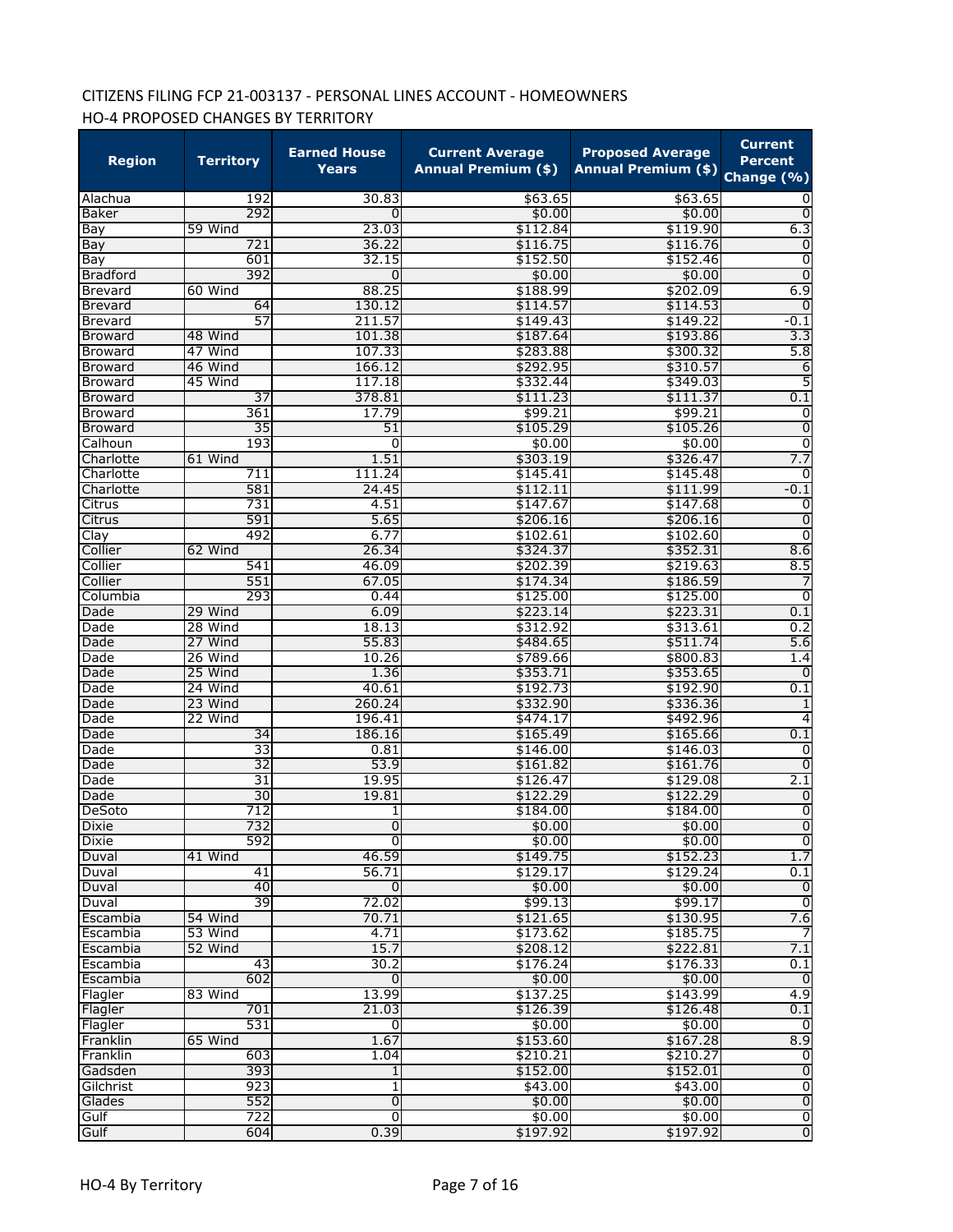# CITIZENS FILING FCP 21-003137 - PERSONAL LINES ACCOUNT - HOMEOWNERS HO-4 PROPOSED CHANGES BY TERRITORY

| <b>Region</b>          | <b>Territory</b> | <b>Earned House</b><br>Years | <b>Current Average</b><br><b>Annual Premium (\$)</b> | <b>Proposed Average</b><br>Annual Premium (\$) Change (%) | <b>Current</b><br><b>Percent</b> |
|------------------------|------------------|------------------------------|------------------------------------------------------|-----------------------------------------------------------|----------------------------------|
| Gulf                   | 66 Wind          | 1.68                         | \$222.43                                             | \$222.58                                                  | 0.1                              |
| Hamilton               | 493              | 0                            | \$0.00                                               | \$0.00                                                    | 0                                |
| Hardee                 | 713              | 0.87                         | \$228.53                                             | \$228.51                                                  | 0                                |
| Hendry                 | 553              | 1                            | \$171.00                                             | \$170.95                                                  | $\mathbf 0$                      |
| Hernando               | 56 Wind          | 3.52                         | \$196.61                                             | \$204.61                                                  | 4.1                              |
| Hernando               | 733              | 30.27                        | \$105.56                                             | \$105.58                                                  | $\overline{0}$                   |
| Hernando               | 159              | 0.15                         | \$353.00                                             | \$353.00                                                  | $\overline{0}$                   |
| Highlands              | 714              | 0.16                         | \$79.00                                              | \$79.00                                                   | $\overline{0}$                   |
| Hillsborough           | 80               | 180.6                        | \$105.04                                             | \$105.01                                                  | $\overline{0}$                   |
| Hillsborough<br>Holmes | 47<br>593        | 525.49<br>0                  | \$136.37<br>\$0.00                                   | \$136.28<br>\$0.00                                        | $-0.1$<br>0                      |
| <b>Indian River</b>    | 76 Wind          | 14.88                        | \$337.29                                             | \$365.49                                                  | 8.4                              |
| Indian River           | 181              | 0                            | \$0.00                                               | \$0.00                                                    | 0                                |
| <b>Indian River</b>    | 561              | 37.64                        | \$195.27                                             | \$214.31                                                  | 9.8                              |
| Jackson                | 693              | 0                            | \$0.00                                               | \$0.00                                                    | 0                                |
| Jefferson              | 793              | 2.01                         | \$58.50                                              | \$58.50                                                   | $\overline{0}$                   |
| <b>Jefferson</b>       | 605              | 0                            | \$0.00                                               | \$0.00                                                    | $\overline{0}$                   |
| Lafayette              | 893              | 0                            | \$0.00                                               | \$0.00                                                    | $\overline{0}$                   |
| Lake                   | 692              | 10.78                        | \$113.25                                             | \$113.26                                                  | $\overline{0}$                   |
| Lee                    | 20 Wind          | 10.01                        | \$125.39                                             | \$135.59                                                  | 8.1                              |
| Lee                    | 19 Wind          | 2.4                          | \$130.41                                             | \$134.04                                                  | 2.8                              |
| Lee                    | 18 Wind          | 35.65                        | \$173.94                                             | \$187.03                                                  | 7.5                              |
| Lee                    | 17 Wind          | 13.81                        | \$544.88                                             | \$597.57                                                  | 9.7                              |
| Lee                    | 554              | 239.38                       | \$132.51                                             | \$132.58                                                  | 0.1                              |
| Lee                    | 542              | 0.25                         | \$181.00                                             | \$181.00                                                  | 0                                |
| Leon                   | 993              | 41.37                        | \$67.44                                              | \$67.44                                                   | $\overline{0}$                   |
| Levy                   | 57 Wind          | 0                            | \$0.00                                               | \$0.00                                                    | $\overline{0}$                   |
| Levy                   | 734              | 0                            | \$0.00                                               | \$0.00                                                    | $\overline{0}$                   |
| Levy                   | 594              | 1                            | \$105.00                                             | \$105.01                                                  | $\overline{0}$                   |
| Liberty                | 931              | 0                            | \$0.00                                               | \$0.00                                                    | $\overline{0}$                   |
| Madison                | 932              | $\overline{0}$               | \$0.00                                               | \$0.00                                                    | $\overline{0}$                   |
| Manatee                | 68 Wind          | 4.33                         | \$197.75                                             | \$217.01                                                  | 9.7                              |
| Manatee                | 735              | 189.75                       | \$113.49                                             | \$113.98                                                  | 0.4<br>$-0.2$                    |
| Manatee<br>Marion      | 582<br>792       | 17.23<br>5.47                | \$167.04<br>\$100.07                                 | \$166.65<br>\$100.08                                      | $\Omega$                         |
| Martin                 | 182              | 4.21                         | \$262.28                                             | \$279.70                                                  | 6.6                              |
| Martin                 | 10               | 41.82                        | \$184.94                                             | \$196.72                                                  | 6.4                              |
| Monroe                 | 90 Wind          | 42.92                        | \$382.18                                             | \$415.00                                                  | 8.6                              |
| Monroe                 |                  | 1.47                         | \$47.23                                              | \$47.23                                                   | 0                                |
| Monroe                 | 5                | 6.19                         | \$59.80                                              | \$59.80                                                   | $\overline{0}$                   |
| Nassau                 | 69 Wind          | 8.06                         | \$173.43                                             | \$174.22                                                  | 0.5                              |
| Nassau                 | 892              | 3.42                         | \$179.23                                             | \$179.24                                                  | $\overline{0}$                   |
| Nassau                 | 532              | 21.39                        | \$217.40                                             | \$217.52                                                  | 0.1                              |
| Okaloosa               | 70 Wind          | 9.32                         | \$260.27                                             | \$284.75                                                  | 9.4                              |
| Okaloosa               | 723              | 53.31                        | \$177.73                                             | \$177.54                                                  | $-0.1$                           |
| Okaloosa               | 606              | 32.61                        | \$183.97                                             | \$183.86                                                  | $-0.1$                           |
| Okeechobee             | 555              | $\mathbf{1}$                 | \$589.00                                             | \$588.82                                                  | 0                                |
| Orange                 | 90               | 94.69                        | \$82.73                                              | \$82.75                                                   | $\overline{0}$                   |
| Orange                 | 49               | 20.05                        | \$96.28                                              | \$96.29                                                   | $\overline{0}$                   |
| Osceola                | 511              | 5.08                         | \$90.60                                              | \$90.61                                                   | $\overline{0}$                   |
| Palm Beach             | 97 Wind          | 29.35                        | \$173.80                                             | \$189.53                                                  | 9.1                              |
| Palm Beach             | 96 Wind          | 351.43                       | \$152.54                                             | \$166.18                                                  | 8.9                              |
| Palm Beach             | 95 Wind          | 313.32                       | \$225.74                                             | \$238.08                                                  | 5.5                              |
| Palm Beach             | 94 Wind          | 112.7                        | \$395.68                                             | \$427.04                                                  | 7.9                              |
| Palm Beach             | 38               | 495.41                       | \$110.81                                             | \$117.75                                                  | 6.3                              |
| Palm Beach             | 362              | 12.35                        | \$73.38                                              | \$73.38                                                   | $\mathbf 0$                      |
| Pasco                  | 88 Wind          | 44.06                        | \$129.42                                             | \$129.39                                                  | O                                |
| Pasco                  | 736              | 62.19                        | \$107.73                                             | \$107.70                                                  | $\overline{0}$                   |
| Pasco                  | 595              | 0.19                         | \$22.00                                              | \$22.00                                                   | $\overline{0}$<br>$\overline{9}$ |
| Pinellas               | 42 Wind<br>81    | 158.32                       | \$187.78                                             | \$204.76                                                  | 5.9                              |
| Pinellas               | 46               | 1,021.18<br>624.57           | \$99.53                                              | \$105.45                                                  | $-0.1$                           |
| Pinellas               |                  |                              | \$119.41                                             | \$119.35                                                  |                                  |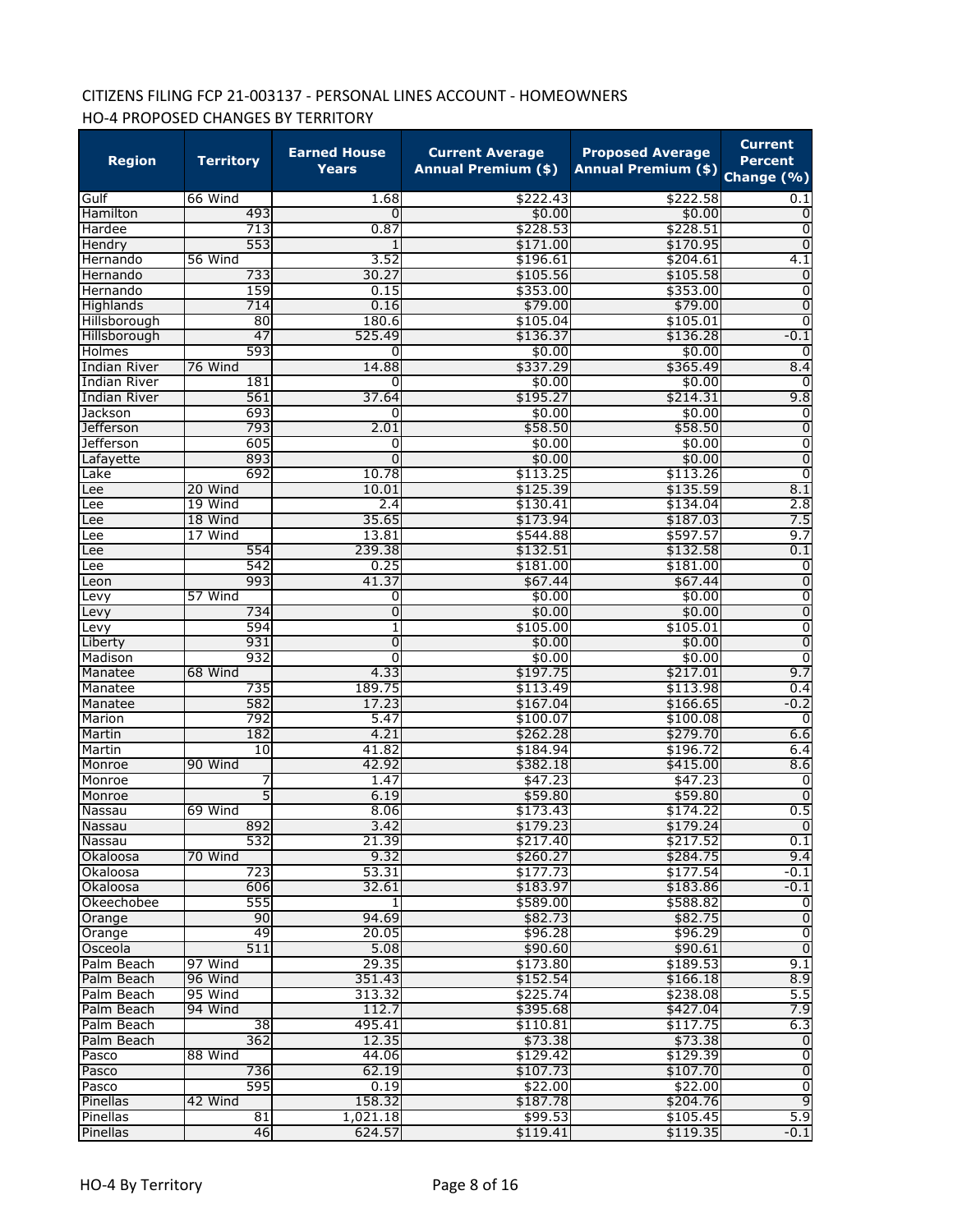# CITIZENS FILING FCP 21-003137 - PERSONAL LINES ACCOUNT - HOMEOWNERS HO-4 PROPOSED CHANGES BY TERRITORY

| <b>Region</b> | <b>Territory</b> | <b>Earned House</b><br><b>Years</b> | <b>Current Average</b><br><b>Annual Premium (\$)</b> | <b>Proposed Average</b><br><b>Annual Premium (\$)</b> | <b>Current</b><br><b>Percent</b><br>Change (%) |
|---------------|------------------|-------------------------------------|------------------------------------------------------|-------------------------------------------------------|------------------------------------------------|
| Pinellas      | 42               | 3.01                                | \$28.00                                              | \$28.00                                               |                                                |
| Polk          | 50               | 8.76                                | \$69.99                                              | \$70.00                                               | $\overline{0}$                                 |
| Putnam        | 992              | 0                                   | \$0.00                                               | \$0.00                                                | $\Omega$                                       |
| Santa Rosa    | 92 Wind          | 12.48                               | \$440.22                                             | \$445.55                                              | 1.2                                            |
| Santa Rosa    | 724              | 73.7                                | \$218.20                                             | \$218.21                                              | $\overline{0}$                                 |
| Santa Rosa    | 607              | $\Omega$                            | \$0.00                                               | \$0.00                                                | $\overline{0}$                                 |
| Sarasota      | 51 Wind          | 9.14                                | \$97.99                                              | \$104.22                                              | 6.4                                            |
| Sarasota      | 49 Wind          | 109.4                               | \$218.74                                             | \$233.68                                              | 6.8                                            |
| Sarasota      | 715              | 104.85                              | \$137.30                                             | \$137.30                                              | $\Omega$                                       |
| Sarasota      | 583              | 1                                   | \$24.00                                              | \$24.00                                               | $\Omega$                                       |
| Sarasota      | 50 Wind          | 91.4                                | \$125.53                                             | \$127.25                                              | 1.4                                            |
| Seminole      | 512              | 27.43                               | \$74.83                                              | \$74.85                                               | $\Omega$                                       |
| St. Johns     | 71 Wind          | 10.46                               | \$171.85                                             | \$180.21                                              | 4.9                                            |
| St. Johns     | 702              | 35.68                               | \$125.87                                             | \$125.91                                              | $\mathbf 0$                                    |
| St. Johns     | 533              | 85                                  | \$148.89                                             | \$148.85                                              | $\overline{0}$                                 |
| St. Lucie     | 77 Wind          | 10.19                               | \$200.35                                             | \$216.10                                              | 7.9                                            |
| St. Lucie     | 183              | 5.64                                | \$133.40                                             | \$136.73                                              | 2.5                                            |
| St. Lucie     | 562              | 39.69                               | \$103.51                                             | \$103.47                                              | $\overline{0}$                                 |
| Sumter        | 921              | 1                                   | \$250.00                                             | \$250.00                                              | $\overline{0}$                                 |
| Suwannee      | 933              | $\overline{0}$                      | \$0.00                                               | \$0.00                                                | $\overline{0}$                                 |
| Taylor        | 737              | 0                                   | \$0.00                                               | \$0.00                                                | $\overline{0}$                                 |
| Taylor        | 596              | 1                                   | \$366.00                                             | \$365.96                                              | $\overline{0}$                                 |
| Union         | 922              | 0                                   | \$0.00                                               | \$0.00                                                | $\overline{0}$                                 |
| Volusia       | 16 Wind          | 0                                   | \$0.00                                               | \$0.00                                                | $\overline{0}$                                 |
| Volusia       | 15 Wind          | 67.4                                | \$87.02                                              | \$87.95                                               | 1.1                                            |
| Volusia       | 14 Wind          | 79.98                               | \$144.81                                             | \$150.98                                              | 4.3                                            |
| Volusia       | 63               | 139.21                              | \$98.12                                              | \$98.11                                               | 0                                              |
| Volusia       | 62               |                                     | \$19.00                                              | \$19.00                                               | $\overline{0}$                                 |
| Wakulla       | 58 Wind          | 0.99                                | \$241.60                                             | \$257.26                                              | 6.5                                            |
| Wakulla       | 725              | 0                                   | \$0.00                                               | \$0.00                                                | $\Omega$                                       |
| Wakulla       | 608              | 0                                   | \$0.00                                               | \$0.00                                                | $\overline{0}$                                 |
| Walton        | 75 Wind          | 36.13                               | \$242.22                                             | \$256.31                                              | 5.8                                            |
| Walton        | 726              | 2.01                                | \$191.78                                             | \$191.91                                              | 0.1                                            |
| Walton        | 609              | 0                                   | \$0.00                                               | \$0.00                                                | $\overline{0}$                                 |
| Washington    | 934              | $\overline{0}$                      | \$0.00                                               | \$0.00                                                | $\overline{0}$                                 |
| Total:        |                  | 8,890.01                            | \$165.43                                             | \$171.20                                              | 3.5                                            |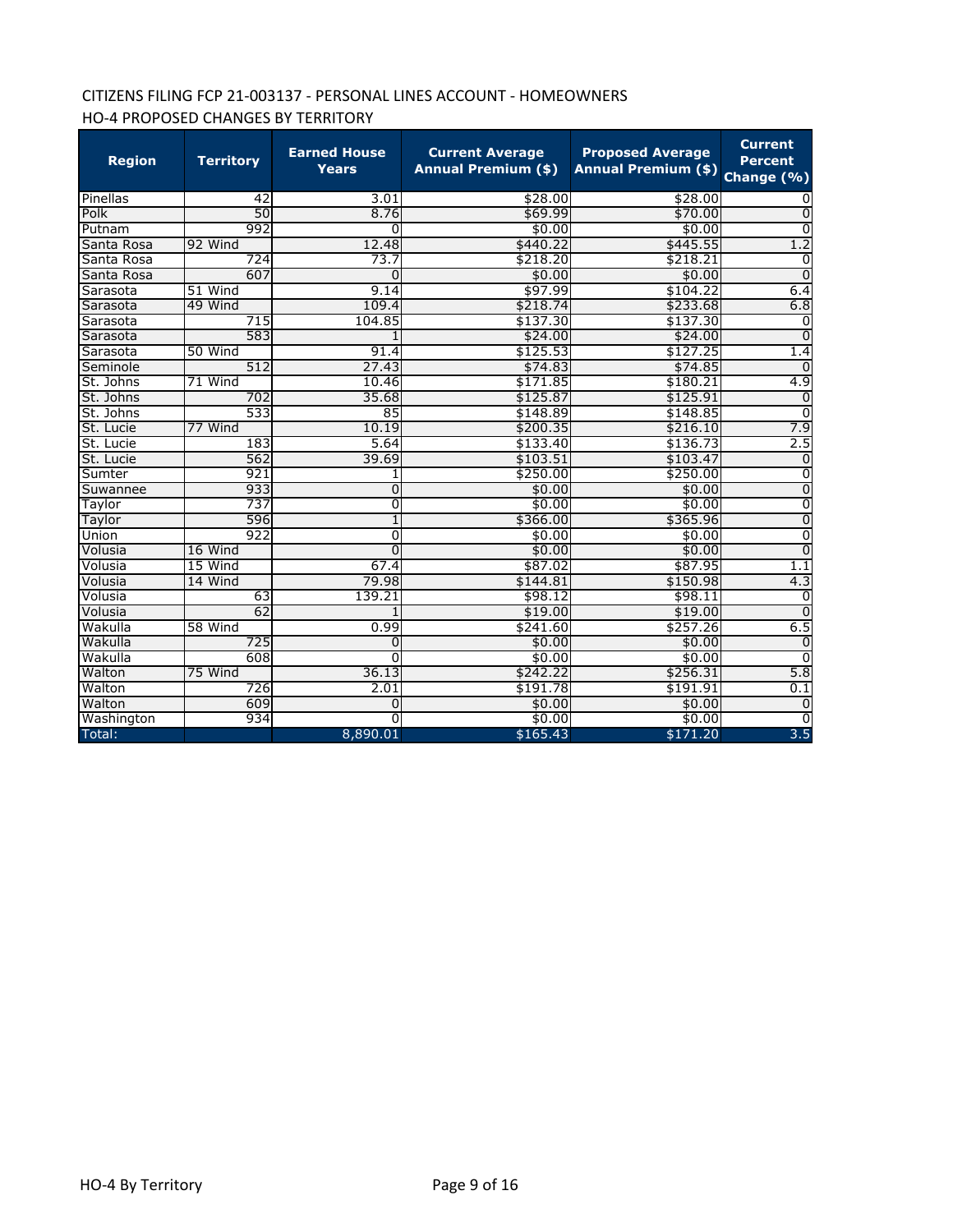# CITIZENS FILING FCP 21-003137 - PERSONAL LINES ACCOUNT - HOMEOWNERS HO-4 PROPOSED CHANGES BY COUNTY

|                      | <b>Earned House</b> | <b>Current Average</b>     | <b>Proposed Average</b>      | <b>Current</b>                   |
|----------------------|---------------------|----------------------------|------------------------------|----------------------------------|
| <b>Region</b>        | Years               | <b>Annual Premium (\$)</b> | <b>Annual Premium</b><br>(5) | <b>Percent</b><br>Change (%)     |
| Alachua              | 30.83               | \$63.65                    | \$63.65                      | 0                                |
| Baker                | 0                   | \$0.00                     | \$0.00                       | Ō                                |
| Bay                  | 91.4                | \$128.34                   | \$130.11                     | 1.4                              |
| <b>Bradford</b>      | 0                   | \$0.00                     | \$0.00                       | $\overline{0}$                   |
| <b>Brevard</b>       | 429.94              | \$147.00                   | \$149.57                     | 1.7                              |
| <b>Broward</b>       | 939.61              | \$198.36                   | \$206.15                     | 3.9                              |
| Calhoun              | $\overline{0}$      | \$0.00                     | \$0.00                       | $\overline{0}$                   |
| Charlotte            | 137.2               | \$141.21                   | \$141.50                     | 0.2                              |
| Citrus               | 10.16               | \$180.20                   | \$180.20                     | $\overline{0}$                   |
| Clay                 | 6.77                | \$102.61                   | \$102.60                     | $\overline{0}$                   |
| Collier              | 139.48              | \$211.94                   | \$228.80                     | 8                                |
| Columbia             | 0.44                | \$125.00                   | \$125.00                     | $\overline{0}$                   |
| Dade                 | 869.56              | \$316.09                   | \$323.36                     | 2.3                              |
| DeSoto               | 1                   | \$184.00                   | \$184.00                     | $\overline{0}$                   |
| <b>Dixie</b>         | 0                   | \$0.00                     | \$0.00                       | $\overline{0}$                   |
| Duval                | 175.32              | \$122.30                   | \$123.00                     | 0.6                              |
| Escambia             | 121.32              | \$148.45                   | \$156.26                     | 5.3                              |
| Flagler              | 35.02               | \$130.73                   | \$133.48                     | 2.1                              |
| Franklin             | 2.71                | \$175.32<br>\$152.00       | \$183.78                     | 4.8                              |
| Gadsden<br>Gilchrist | 1                   |                            | \$152.01<br>\$43.00          | $\mathbf 0$                      |
|                      | 1<br>0              | \$43.00                    |                              | $\overline{0}$<br>$\overline{0}$ |
| Glades<br>Gulf       | 2.07                | \$0.00<br>\$217.81         | \$0.00<br>\$217.93           | 0.1                              |
| Hamilton             | 0                   | \$0.00                     | \$0.00                       | $\overline{0}$                   |
| Hardee               | 0.87                | \$228.53                   | \$228.51                     | $\overline{0}$                   |
| Hendry               |                     | \$171.00                   | \$170.95                     | $\overline{0}$                   |
| Hernando             | 33.94               | \$116.10                   | \$116.94                     | 0.7                              |
| Highlands            | 0.16                | \$79.00                    | \$79.00                      | $\overline{0}$                   |
| Hillsborough         | 706.09              | \$128.36                   | \$128.28                     | $-0.1$                           |
| Holmes               | 0                   | \$0.00                     | \$0.00                       | $\overline{0}$                   |
| <b>Indian River</b>  | 52.52               | \$235.51                   | \$257.14                     | 9.2                              |
| Jackson              | 0                   | \$0.00                     | \$0.00                       | $\overline{0}$                   |
| Jefferson            | 2.01                | \$58.50                    | \$58.50                      | $\overline{0}$                   |
| Lafayette            | 0                   | \$0.00                     | \$0.00                       | $\overline{0}$                   |
| Lake                 | 10.78               | \$113.25                   | \$113.26                     | $\overline{0}$                   |
| Lee                  | 301.5               | \$156.08                   | \$160.47                     | 2.8                              |
| Leon                 | 41.37               | \$67.44                    | \$67.44                      | 0                                |
| Levy                 | 1                   | \$105.00                   | \$105.01                     | $\overline{0}$                   |
| Liberty              | 0                   | \$0.00                     | \$0.00                       | $\overline{0}$                   |
| Madison              | $\overline{0}$      | \$0.00                     | \$0.00                       | $\overline{0}$                   |
| Manatee              | 211.31              | \$119.58                   | \$120.39                     | 0.7                              |
| Marion               | 5.47                | \$100.07                   | \$100.08                     | $\overline{0}$                   |
| Martin               | 46.03               | \$192.01                   | \$204.31                     | 6.4                              |
| Monroe               | 50.58               | \$332.99                   | \$360.84                     | 8.4                              |
| Nassau               | 32.87               | \$202.65                   | \$202.92                     | 0.1                              |
| Okaloosa             | 95.24               | \$187.94                   | \$190.20                     | $\overline{1.2}$                 |
| Okeechobee           |                     | \$589.00                   | \$588.82                     | 0                                |
| Orange               | 114.74              | \$85.10                    | \$85.12                      | $\overline{0}$                   |
| Osceola              | 5.08                | \$90.60                    | \$90.61                      | o                                |
| Palm Beach           | 1,314.56            | \$174.84                   | \$187.08                     | 7                                |
| Pasco                | 106.44              | \$116.56                   | \$116.53                     | $\overline{0}$                   |
| Pinellas             | 1,807.08            | \$114.01                   | \$118.83                     | 4.2                              |
| Polk                 | 8.76                | \$69.99                    | \$70.00                      | o                                |
| Putnam               | 0                   | \$0.00                     | \$0.00                       | $\overline{0}$                   |
| Santa Rosa           | 86.18               | \$250.35                   | \$251.13                     | 0.3                              |
| Sarasota             | 315.79              | \$160.61                   | \$166.46                     | 3.6                              |
| Seminole             | 27.43               | \$74.83                    | \$74.85                      | 0                                |
| St. Johns            | 131.14              | \$144.46                   | \$145.11                     | 0.4                              |
| St. Lucie            | 55.52               | \$124.32                   | \$127.52                     | 2.6                              |
| Sumter               | 1                   | \$250.00                   | \$250.00                     | $\overline{0}$                   |
| Suwannee             | 0                   | \$0.00                     | \$0.00                       | $\overline{0}$                   |
| Taylor               | 1                   | \$366.00                   | \$365.96                     | $\overline{0}$                   |
| Union                | O                   | \$0.00                     | \$0.00                       | $\overline{0}$                   |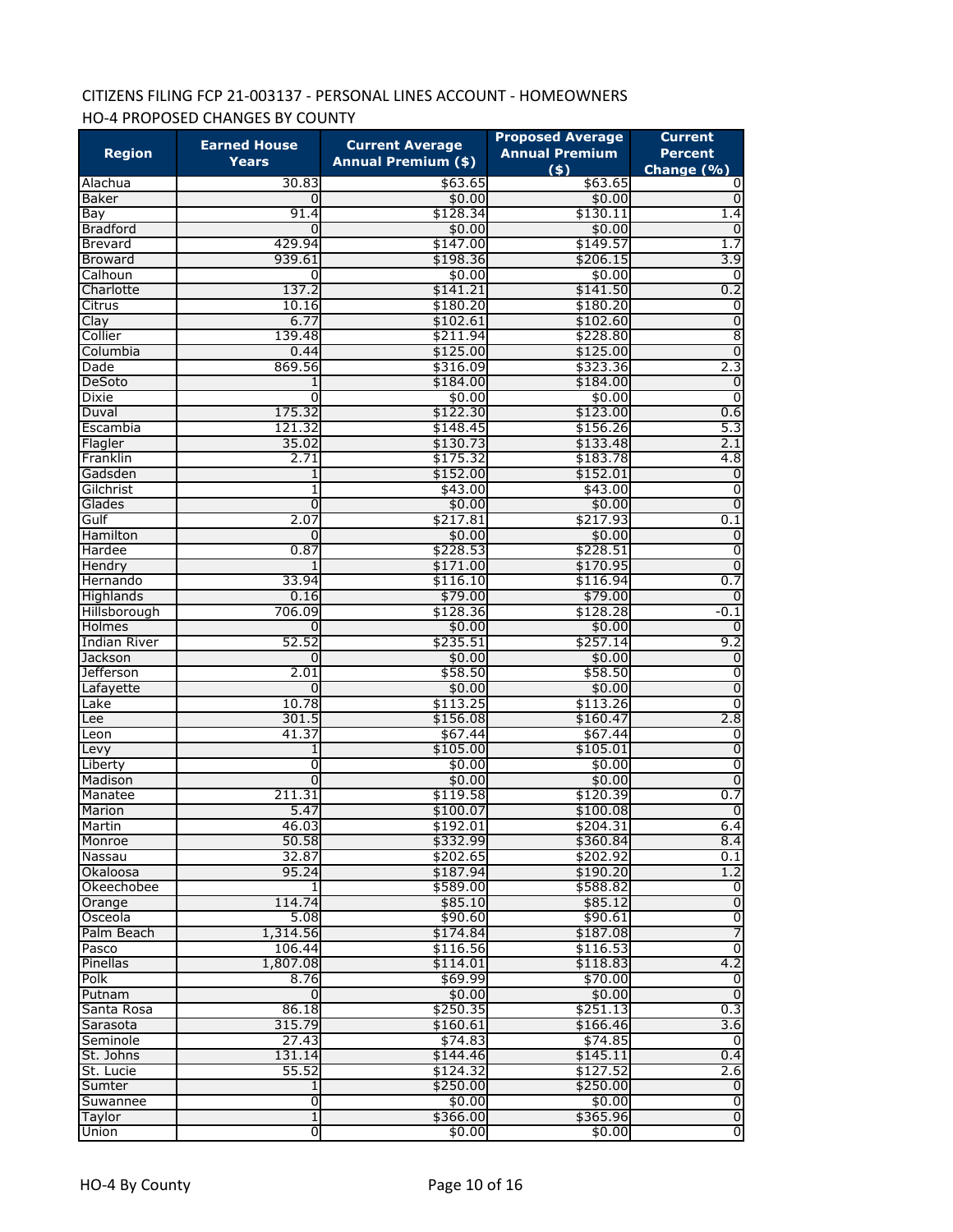# CITIZENS FILING FCP 21-003137 - PERSONAL LINES ACCOUNT - HOMEOWNERS HO-4 PROPOSED CHANGES BY COUNTY

| <b>Region</b> | <b>Earned House</b><br><b>Years</b> | <b>Current Average</b><br><b>Annual Premium (\$)</b> | <b>Proposed Average</b><br><b>Annual Premium</b><br>(5) | <b>Current</b><br><b>Percent</b><br>Change $(\% )$ |
|---------------|-------------------------------------|------------------------------------------------------|---------------------------------------------------------|----------------------------------------------------|
| Volusia       | 287.59                              | \$108.23                                             | \$110.16                                                | 1.8                                                |
| Wakulla       | 0.99                                | \$241.60                                             | \$257.26                                                | 6.5                                                |
| Walton        | 38.14                               | \$239.56                                             | \$252.92                                                | 5.6                                                |
| Washington    |                                     | \$0.00                                               | \$0.00                                                  |                                                    |
| Total:        | 8,890.01                            | \$165.43                                             | \$171.20                                                | 3.5                                                |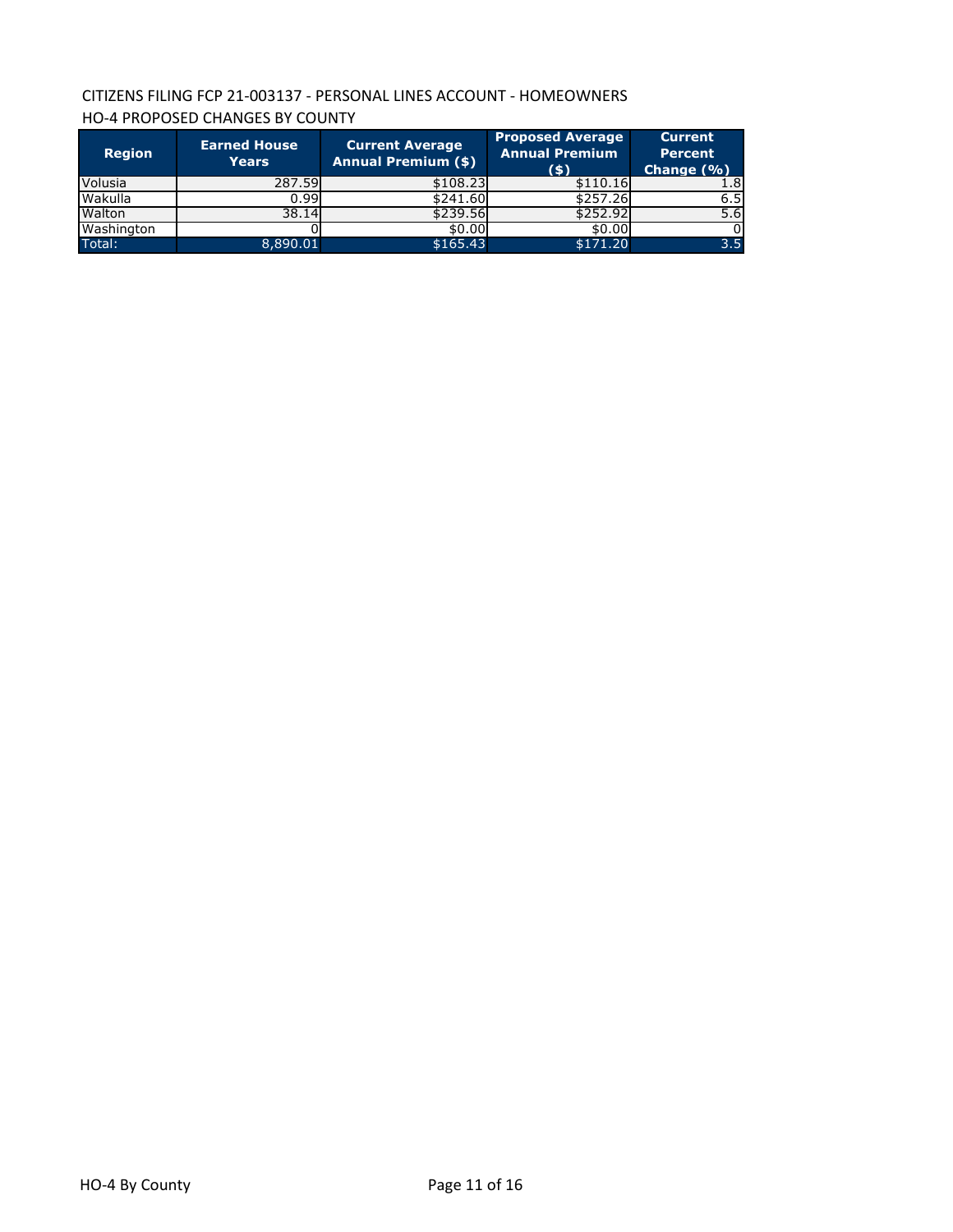# CITIZENS FILING FCP 21-003137 - PERSONAL LINES ACCOUNT - HOMEOWNERS HO-6 PROPOSED CHANGES BY TERRITORY

| <b>Region</b>   | <b>Territory</b> | <b>Earned House</b><br><b>Years</b> | <b>Current Average</b><br><b>Annual Premium (\$)</b> | <b>Proposed Average</b><br><b>Annual Premium (\$)</b> | <b>Current</b><br><b>Percent</b><br>Change (%) |
|-----------------|------------------|-------------------------------------|------------------------------------------------------|-------------------------------------------------------|------------------------------------------------|
| Alachua         | 192              | 62.2                                | \$392.29                                             | \$431.40                                              | 10                                             |
| Baker           | 292              | $\Omega$                            | \$0.00                                               | \$0.00                                                | $\mathbf 0$                                    |
| Bay             | 59 Wind          | 30.93                               | \$1,029.73                                           | \$1,129.74                                            | 9.7                                            |
| Bay             | 721              | 1.53                                | \$821.82                                             | \$901.99                                              | 9.8                                            |
| Bay             | 601              | 13.08                               | \$1,099.42                                           | \$1,205.49                                            | 9.6                                            |
| <b>Bradford</b> | 392              | 0                                   | \$0.00                                               | \$0.00                                                | 0                                              |
| <b>Brevard</b>  | 60 Wind          | 214.66                              | \$1,005.36                                           | \$1,104.16                                            | 9.8                                            |
| Brevard         | 64               | 111.67                              | \$796.22                                             | \$874.99                                              | 9.9                                            |
| <b>Brevard</b>  | 57               | 223.67                              | \$864.48                                             | \$948.66                                              | 9.7                                            |
| <b>Broward</b>  | 48 Wind          | 504.93                              | \$862.95                                             | \$948.34                                              | 9.9                                            |
| Broward         | 47 Wind          | 947.87                              | \$939.55                                             | \$1,031.96                                            | 9.8                                            |
| <b>Broward</b>  | 46 Wind          | 1,228.99                            | \$1,167.16                                           | \$1,281.78                                            | 9.8                                            |
| <b>Broward</b>  | 45 Wind          | 1,278.08                            | \$1,160.47                                           | \$1,274.33                                            | 9.8                                            |
| <b>Broward</b>  | $\overline{37}$  | 6,007.57                            | \$805.73                                             | \$885.73                                              | 9.9                                            |
| <b>Broward</b>  | 361              | 397.17                              | \$450.95                                             | \$496.04                                              | 10                                             |
| <b>Broward</b>  | 35               | 591.2                               | \$734.84                                             | \$806.89                                              | 9.8                                            |
| Calhoun         | 193              | 0                                   | \$0.00                                               | \$0.00                                                | 0                                              |
| Charlotte       | 61 Wind          | 19.78                               | \$1,422.17                                           | \$1,560.71                                            | 9.7                                            |
| Charlotte       | 711              | 127.32                              | \$673.30                                             | \$739.68                                              | 9.9                                            |
| Charlotte       | 581              | 19.29                               | \$724.87                                             | \$796.09                                              | 9.8                                            |
| Citrus          | 731              | 4.01                                | \$642.90                                             | \$706.88                                              | 10                                             |
| Citrus          | 591              | 3.14                                | \$852.61                                             | \$936.75                                              | 9.9                                            |
| Clay            | 492              | 5.06                                | \$333.08                                             | \$366.34                                              | 10                                             |
| Collier         | 62 Wind          | 129.97                              | \$1,557.72                                           | \$1,709.88                                            | 9.8                                            |
| Collier         | 541              | 66.52                               | \$1,362.12                                           | \$1,494.25                                            | 9.7                                            |
| Collier         | 551              | 141.17                              | \$907.83                                             | \$997.33                                              | 9.9                                            |
| Columbia        | 293              | 0                                   | \$0.00                                               | \$0.00                                                | 0                                              |
| Dade            | 29 Wind          | 68.84                               | \$790.49                                             | \$870.07                                              | 10.1                                           |
| Dade            | 28 Wind          | 121.3                               | \$1,172.77                                           | \$1,292.08                                            | 10.2                                           |
| Dade            | 27 Wind          | 148.8                               | \$1,258.90                                           | \$1,368.56                                            | 8.7                                            |
| Dade            | 26 Wind          | 87.88                               | \$1,971.34                                           | \$2,142.70                                            | 8.7                                            |
| Dade            | 25 Wind          | 157.19                              | \$779.64                                             | \$857.74                                              | 10                                             |
| Dade            | 24 Wind          | 162.58                              | \$985.64                                             | \$1,081.72                                            | 9.7                                            |
| Dade            | 23 Wind          | 1,547.07                            | \$1,253.74                                           | \$1,373.46                                            | 9.5                                            |
| Dade            | 22 Wind          | 781.87                              | \$1,670.92                                           | \$1,835.69                                            | 9.9                                            |
| Dade            | $\overline{34}$  | 3,386.19                            | \$882.40                                             | \$942.12                                              | 6.8                                            |
| Dade            | 33               | 549.65                              | \$795.10                                             | \$873.41                                              | 9.8                                            |
| Dade            | $\overline{32}$  | 613.13                              | \$601.23                                             | \$630.12                                              | 4.8                                            |
| Dade            | 31               | 259.04                              | \$590.82                                             | \$649.58                                              | 9.9                                            |
| Dade            | 30               | 168.53                              | \$686.37                                             | \$755.01                                              | 10                                             |
| DeSoto          | 712              | 5.4                                 | \$406.56                                             | \$446.72                                              | 9.9                                            |
| Dixie           | 732              |                                     | \$0.00                                               | \$0.00                                                |                                                |
| <b>Dixie</b>    | 592              | 1.32                                | \$519.64                                             | \$571.30                                              | $\frac{0}{9.9}$                                |
| Duval           | 41 Wind          | 12.28                               | \$1,345.85                                           | \$1,479.98                                            | 10                                             |
| Duval           | 41               | 1.94                                | \$623.14                                             | \$685.29                                              | 10                                             |
| Duval           | 40               | $\overline{0}$                      | \$0.00                                               | \$0.00                                                | $\overline{0}$                                 |
| Duval           | 39               | 39.02                               | \$593.49                                             | \$652.75                                              | 10                                             |
| Escambia        | 54 Wind          | 19.84                               | \$794.12                                             | \$872.23                                              | 9.8                                            |
| Escambia        | 53 Wind          | 0                                   | \$0.00                                               | \$0.00                                                | o                                              |
| Escambia        | 52 Wind          | 48.37                               | \$1,379.93                                           | \$1,513.66                                            | 9.7                                            |
| Escambia        | 43               | 12.64                               | \$1,083.03                                           | \$1,188.13                                            | 9.7                                            |
| Escambia        | 602              | $\overline{0}$                      | \$0.00                                               | \$0.00                                                | $\overline{0}$                                 |
| Flagler         | 83 Wind          | 6.7                                 | \$1,300.89                                           | \$1,429.23                                            | 9.9                                            |
| Flagler         | 701              | 3.09                                | \$721.43                                             | \$793.42                                              | 10                                             |
| Flagler         | 531              | 0.42                                | \$1,334.00                                           | \$1,466.12                                            | 9.9                                            |
| Franklin        | 603              | 4.01                                | \$1,273.88                                           | \$1,401.26                                            | 10                                             |
| Franklin        | 65 Wind          | $\overline{0}$                      | \$0.00                                               | \$0.00                                                | $\overline{0}$                                 |
| Gadsden         | 393              | $\overline{0}$                      | \$0.00                                               | \$0.00                                                | $\overline{0}$                                 |
| Gilchrist       | 923              | 0                                   | \$0.00                                               | \$0.00                                                | $\overline{0}$                                 |
| Glades          | 552              | $\overline{0}$                      | \$0.00                                               | \$0.00                                                | $\overline{0}$                                 |
| Gulf            | 66 Wind          | $\overline{0}$                      | \$0.00                                               | \$0.00                                                | $\overline{0}$                                 |
| Gulf            | 722              | $\overline{0}$                      | \$0.00                                               | \$0.00                                                | $\overline{0}$                                 |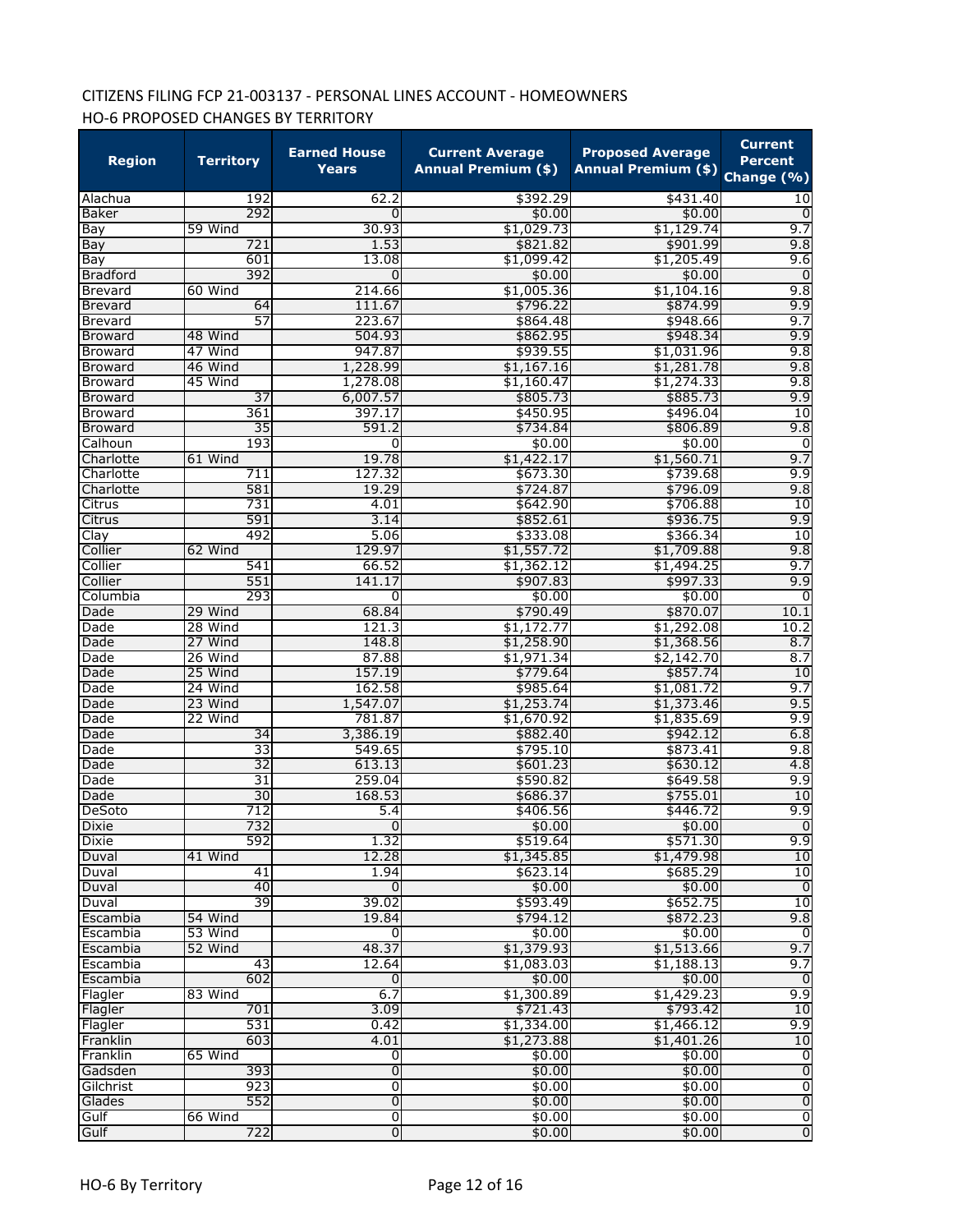# CITIZENS FILING FCP 21-003137 - PERSONAL LINES ACCOUNT - HOMEOWNERS HO-6 PROPOSED CHANGES BY TERRITORY

| <b>Region</b>                 | <b>Territory</b> | <b>Earned House</b><br><b>Years</b> | <b>Current Average</b><br><b>Annual Premium (\$)</b> | <b>Proposed Average</b><br><b>Annual Premium (\$)</b> | <b>Current</b><br><b>Percent</b><br>Change (%) |
|-------------------------------|------------------|-------------------------------------|------------------------------------------------------|-------------------------------------------------------|------------------------------------------------|
| Gulf                          | 604              | 0                                   | \$0.00                                               | \$0.00                                                |                                                |
| Hamilton                      | 493              | $\overline{0}$                      | \$0.00                                               | \$0.00                                                | 0                                              |
| Hardee                        | 713              | $\overline{0}$                      | \$0.00                                               | \$0.00                                                | 0                                              |
| Hendry                        | 553              | 2.01                                | \$549.26                                             | \$602.47                                              | 9.7                                            |
| Hernando                      | 56 Wind          | 0                                   | \$0.00                                               | \$0.00                                                | 0                                              |
| Hernando                      | 733              | 7.97                                | \$778.24                                             | \$856.28                                              | 10                                             |
| Hernando                      | 159              | 24.76                               | \$902.81                                             | \$992.64                                              | 10                                             |
| Highlands                     | 714              |                                     | \$498.06                                             | \$546.65                                              | 9.8                                            |
| Hillsborough                  | 80               | 266.14                              | \$618.38                                             | \$679.53                                              | 9.9                                            |
| Hillsborough                  | 47               | 152.71                              | \$879.56                                             | \$965.60                                              | 9.8                                            |
| Holmes                        | 593              | 0                                   | \$0.00                                               | \$0.00                                                | 0                                              |
| <b>Indian River</b>           | 76 Wind          | 36.8                                | \$1,679.30                                           | \$1,842.06                                            | 9.7                                            |
| <b>Indian River</b>           | 181              | 1.41                                | \$454.95                                             | \$454.95                                              | 0                                              |
| Indian River                  | 561              | 44.42                               | \$888.88                                             | \$974.72                                              | 9.7                                            |
| Jackson                       | 693<br>793       | 0                                   | \$0.00                                               | \$0.00                                                | $\overline{0}$<br>$\overline{0}$               |
| Jefferson<br><b>Jefferson</b> | 605              | 0<br>0                              | \$0.00<br>\$0.00                                     | \$0.00<br>\$0.00                                      | $\overline{0}$                                 |
|                               | 893              | 0                                   | \$0.00                                               | \$0.00                                                | $\overline{0}$                                 |
| Lafayette<br>Lake             | 692              | 3.12                                | \$639.59                                             | \$703.62                                              | 10                                             |
| Lee                           | 20 Wind          | 11.25                               | \$737.81                                             | \$810.87                                              | 9.9                                            |
| Lee                           | 19 Wind          | 18.32                               | \$816.56                                             | \$897.33                                              | 9.9                                            |
| Lee                           | 18 Wind          | 16.33                               | \$1,111.29                                           | \$1,220.00                                            | 9.8                                            |
| Lee                           | 17 Wind          | 55.92                               | \$1,581.63                                           | \$1,734.93                                            | 9.7                                            |
| Lee                           | 554              | 436.01                              | \$666.28                                             | \$731.91                                              | 9.9                                            |
| Lee                           | 542              | 3.1                                 | \$366.29                                             | \$402.92                                              | 10                                             |
| Leon                          | 993              | 58.27                               | \$326.67                                             | \$359.25                                              | 10                                             |
| Levy                          | 57 Wind          | 2.65                                | \$754.86                                             | \$829.13                                              | 9.8                                            |
| Levy                          | 734              | 0                                   | \$0.00                                               | \$0.00                                                | $\overline{0}$                                 |
| Levy                          | 594              | 0                                   | \$0.00                                               | \$0.00                                                | $\overline{0}$                                 |
| Liberty                       | 931              | 0                                   | \$0.00                                               | \$0.00                                                | $\overline{0}$                                 |
| Madison                       | 932              | $\overline{0}$                      | \$0.00                                               | \$0.00                                                | $\overline{0}$                                 |
| Manatee                       | 68 Wind          | 52.93                               | \$1,388.22                                           | \$1,522.41                                            | 9.7                                            |
| Manatee                       | 735              | 197.52                              | \$753.54                                             | \$827.73                                              | 9.8                                            |
| Manatee                       | 582              | 33.39                               | \$1,590.89                                           | \$1,744.31                                            | 9.6                                            |
| Marion                        | 792              | 8.74                                | \$931.71                                             | \$1,024.64                                            | 10                                             |
| Martin                        | 182              | 27.16                               | \$1,247.16                                           | \$1,366.12                                            | 9.5                                            |
| Martin                        | 10               | 104.28                              | \$1,024.24                                           | \$1,122.71                                            | 9.6                                            |
| Monroe                        | 90 Wind          | 103.53                              | \$1,858.48                                           | \$2,037.82                                            | 9.6                                            |
| Monroe                        |                  | 17.08                               | \$542.66                                             | \$596.93                                              | 10                                             |
| Monroe                        | 5                | 8.18                                | \$657.02                                             | \$657.02                                              | 0                                              |
| Nassau                        | 69 Wind          | 2.62                                | \$2,378.56                                           | \$2,615.13                                            | 9.9                                            |
| Nassau                        | 892              | $\overline{1}$                      | \$260.58                                             | \$286.60                                              | 10                                             |
| <b>Nassau</b>                 | 532              | 2.91                                | \$506.30                                             | \$556.52                                              | 9.9                                            |
| Okaloosa                      | 70 Wind          | 31.17                               | \$1,375.79                                           | \$1,508.21                                            | 9.6                                            |
| Okaloosa                      | 723              | 23.81                               | \$444.14                                             | \$487.24                                              | 9.7                                            |
| Okaloosa                      | 606              | 6.25                                | \$1,041.57                                           | \$1,142.01                                            | 9.6                                            |
| Okeechobee                    | 555              | 0.1                                 | \$2,115.00                                           | \$2,115.00                                            | $\overline{0}$                                 |
| Orange                        | 90               | 75.5                                | \$486.72                                             | \$535.19                                              | 10                                             |
| Orange                        | 49               | 69.12                               | \$561.86                                             | \$617.93                                              | 10                                             |
| Osceola                       | 511              | 38.99                               | \$536.39                                             | \$590.18                                              | 10                                             |
| Palm Beach                    | 97 Wind          | 123.21                              | \$960.41                                             | \$1,054.42                                            | 9.8                                            |
| Palm Beach                    | 96 Wind          | 609.95                              | \$1,016.50                                           | \$1,115.48                                            | 9.7                                            |
| Palm Beach                    | 95 Wind          | 699.36                              | \$1,198.57                                           | \$1,315.29                                            | 9.7                                            |
| Palm Beach                    | 94 Wind          | 853.53                              | \$1,616.92                                           | \$1,775.26                                            | 9.8                                            |
| Palm Beach                    | 38<br>362        | 3,138.16<br>77.25                   | \$803.70                                             | \$882.36                                              | 9.8<br>9.9                                     |
| Palm Beach                    |                  |                                     | \$520.45                                             | \$571.72                                              |                                                |
| Pasco                         | 88 Wind          | 183.19                              | \$549.31                                             | \$604.25                                              | 10                                             |
| Pasco                         | 736<br>595       | 257.7<br>22.04                      | \$597.99                                             | \$657.36<br>\$268.09                                  | 9.9<br>10                                      |
| Pasco                         |                  |                                     | \$243.72                                             |                                                       |                                                |
| Pinellas<br>Pinellas          | 42 Wind<br>81    | 407.63<br>2,568.68                  | \$1,244.82<br>\$602.58                               | \$1,366.34<br>\$661.84                                | 9.8<br>9.8                                     |
| Pinellas                      | 46               | 765.7                               | \$713.41                                             | \$782.64                                              | 9.7                                            |
|                               |                  |                                     |                                                      |                                                       |                                                |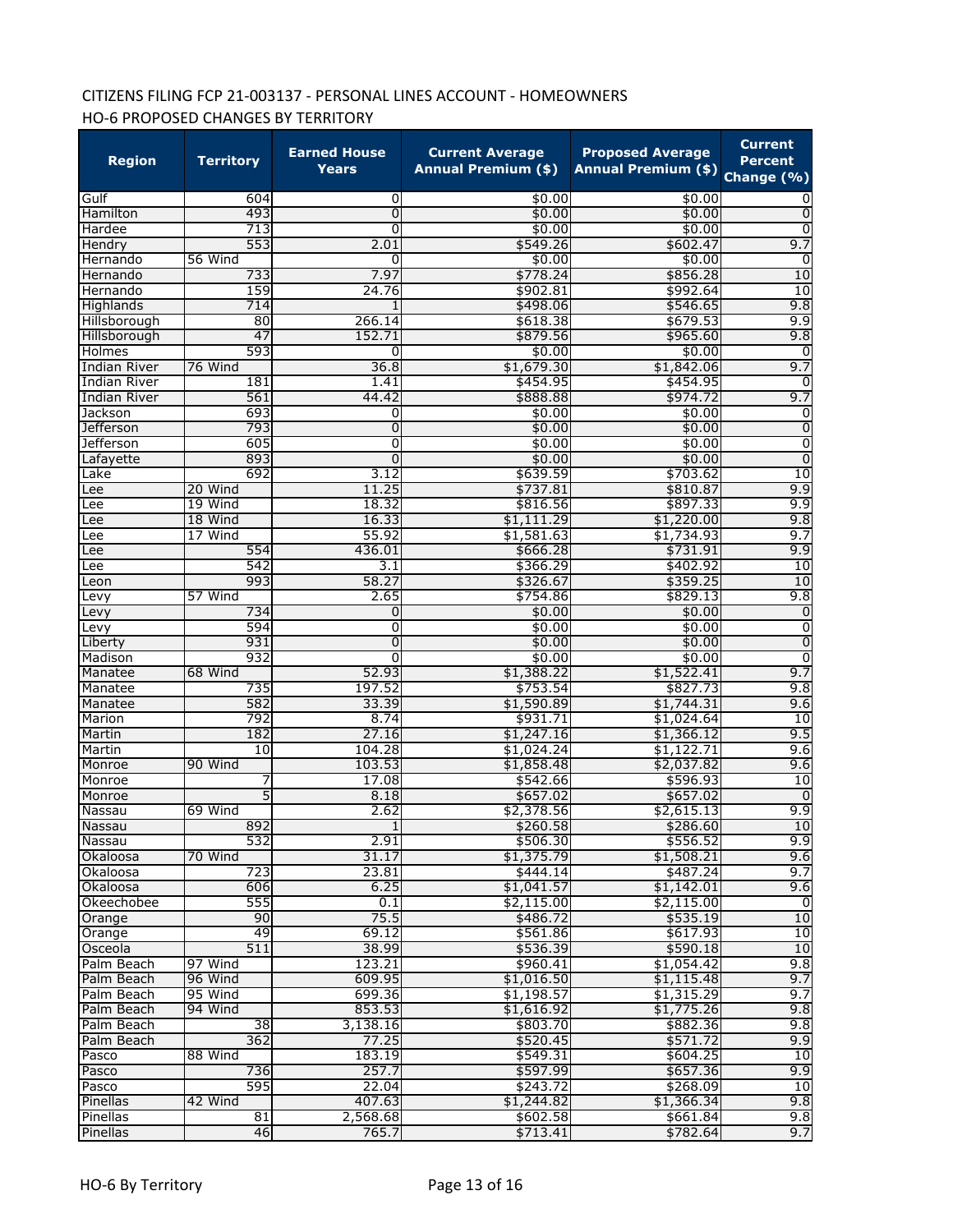# CITIZENS FILING FCP 21-003137 - PERSONAL LINES ACCOUNT - HOMEOWNERS HO-6 PROPOSED CHANGES BY TERRITORY

| <b>Region</b> | <b>Territory</b> | <b>Earned House</b><br><b>Years</b> | <b>Current Average</b><br><b>Annual Premium (\$)</b> | <b>Proposed Average</b><br><b>Annual Premium (\$)</b> | <b>Current</b><br><b>Percent</b><br>Change (%) |
|---------------|------------------|-------------------------------------|------------------------------------------------------|-------------------------------------------------------|------------------------------------------------|
| Pinellas      | 42               | 18.49                               | \$478.60                                             | \$526.46                                              | 10                                             |
| Polk          | 50               | 21.38                               | \$700.89                                             | \$770.53                                              | 9.9                                            |
| Putnam        | 992              | 0                                   | \$0.00                                               | \$0.00                                                | <sup>0</sup>                                   |
| Santa Rosa    | 92 Wind          | 14.16                               | \$1,005.89                                           | \$1,103.72                                            | 9.7                                            |
| Santa Rosa    | 724              | 0.06                                | \$1,988.00                                           | \$1,988.00                                            | 0                                              |
| Santa Rosa    | 607              | $\Omega$                            | \$0.00                                               | \$0.00                                                | $\overline{0}$                                 |
| Sarasota      | 51 Wind          | 12.05                               | \$912.94                                             | \$1,003.29                                            | 9.9                                            |
| Sarasota      | 50 Wind          | 61.64                               | \$940.01                                             | \$1,032.66                                            | 9.9                                            |
| Sarasota      | 49 Wind          | 142.49                              | \$1,538.71                                           | \$1,689.30                                            | 9.8                                            |
| Sarasota      | 715              | 75.86                               | \$994.97                                             | \$1,093.21                                            | 9.9                                            |
| Sarasota      | 583              | 4.61                                | \$535.54                                             | \$535.54                                              | $\Omega$                                       |
| Seminole      | 512              | 47.48                               | \$626.99                                             | \$689.47                                              | 10                                             |
| St. Johns     | 71 Wind          | 19.97                               | \$987.18                                             | \$1,085.18                                            | 9.9                                            |
| St. Johns     | 702              | 9.62                                | \$470.31                                             | \$516.97                                              | 9.9                                            |
| St. Johns     | 533              | 18.61                               | \$991.33                                             | \$1,089.98                                            | 10                                             |
| St. Lucie     | 183              | 9.26                                | \$1,539.96                                           | \$1,690.55                                            | 9.8                                            |
| St. Lucie     | 562              | 34.16                               | \$849.52                                             | \$932.01                                              | 9.7                                            |
| St. Lucie     | 77 Wind          | 73.88                               | \$1,185.89                                           | \$1,303.36                                            | 9.9                                            |
| Sumter        | 921              | 0                                   | \$0.00                                               | \$0.00                                                | 0                                              |
| Suwannee      | 933              | 0                                   | \$0.00                                               | \$0.00                                                | 0                                              |
| Taylor        | 737              | O                                   | \$0.00                                               | \$0.00                                                | $\overline{0}$                                 |
| Taylor        | 596              | 0                                   | \$0.00                                               | \$0.00                                                | $\overline{0}$                                 |
| Union         | 922              | 0                                   | \$0.00                                               | \$0.00                                                | $\overline{0}$                                 |
| Volusia       | 16 Wind          | 0.21                                | \$2,307.00                                           | \$2,307.00                                            | $\overline{0}$                                 |
| Volusia       | 15 Wind          | 34.28                               | \$496.23                                             | \$545.57                                              | 9.9                                            |
| Volusia       | 14 Wind          | 242.8                               | \$719.09                                             | \$789.85                                              | 9.8                                            |
| Volusia       | 63               | 34.69                               | \$640.40                                             | \$703.84                                              | 9.9                                            |
| Volusia       | 62               | 3                                   | \$351.18                                             | \$386.30                                              | 10                                             |
| Wakulla       | 58 Wind          | 0.26                                | \$2,118.00                                           | \$2,118.00                                            | 0                                              |
| Wakulla       | 725              | 0                                   | \$0.00                                               | \$0.00                                                | $\Omega$                                       |
| Wakulla       | 608              | 0                                   | \$0.00                                               | \$0.00                                                | $\Omega$                                       |
| Walton        | 75 Wind          | 20.01                               | \$1,332.36                                           | \$1,461.53                                            | 9.7                                            |
| Walton        | 726              | 0                                   | \$0.00                                               | \$0.00                                                | 0                                              |
| Walton        | 609              | 0.15                                | \$3,301.00                                           | \$3,301.00                                            | 0                                              |
| Washington    | 934              | 0                                   | \$0.00                                               | \$0.00                                                | $\overline{0}$                                 |
| Total:        |                  | 32,888.90                           | \$913.13                                             | \$999.27                                              | 9.4                                            |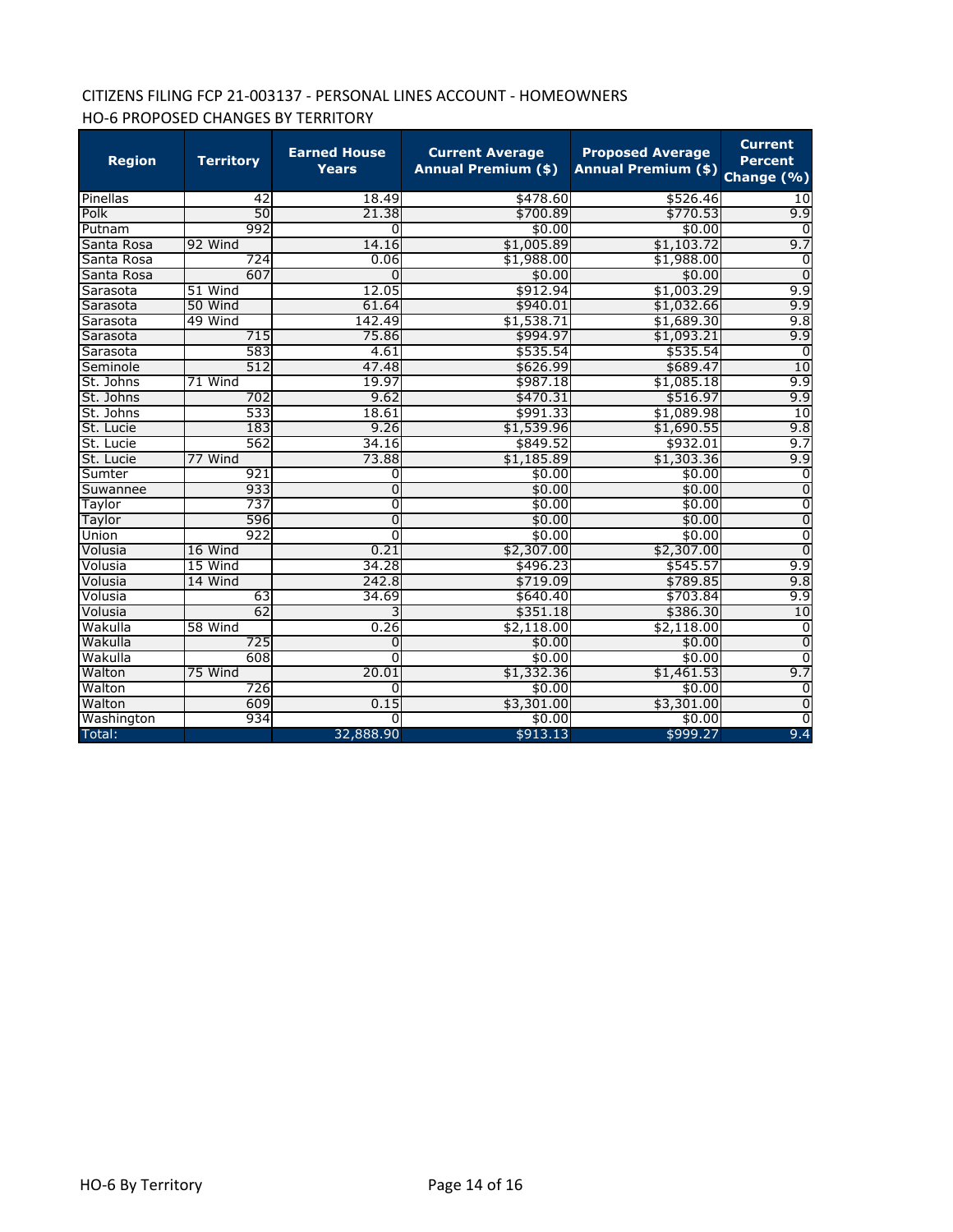# CITIZENS FILING FCP 21-003137 - PERSONAL LINES ACCOUNT - HOMEOWNERS HO-6 PROPOSED CHANGES BY COUNTY

| <b>Region</b>          | <b>Earned House</b><br>Years | <b>Current Average</b><br><b>Annual Premium (\$)</b> | <b>Proposed Average</b><br><b>Annual Premium</b> | <b>Current</b><br><b>Percent</b> |
|------------------------|------------------------------|------------------------------------------------------|--------------------------------------------------|----------------------------------|
| Alachua                | 62.2                         | \$392.29                                             | $($ \$)<br>\$431.40                              | Change (%)<br>10                 |
| <b>Baker</b>           | 0                            | \$0.00                                               | \$0.00                                           | $\Omega$                         |
| Bay                    | 45.54                        | \$1,042.76                                           | \$1,143.85                                       | 9.7                              |
| <b>Bradford</b>        | 0                            | \$0.00                                               | \$0.00                                           | $\mathbf 0$                      |
| Brevard                | 550                          | \$905.60                                             | \$994.39                                         | 9.8                              |
| <b>Broward</b>         | 10,955.81                    | \$885.19                                             | \$972.65                                         | 9.9                              |
| Calhoun                | 0                            | \$0.00                                               | \$0.00                                           | 0                                |
| Charlotte              | 166.39                       | \$768.30                                             | \$843.82                                         | 9.8                              |
| Citrus                 | 7.15                         | \$735.00                                             | \$807.83                                         | 9.9                              |
| Clay                   | 5.06                         | \$333.08                                             | \$366.34                                         | 10                               |
| Collier                | 337.66                       | \$1,247.48                                           | \$1,369.50                                       | 9.8                              |
| Columbia               | 0                            | \$0.00                                               | \$0.00                                           | 0                                |
| Dade                   | 8,052.07                     | \$1,011.97                                           | \$1,096.80                                       | 8.4                              |
| DeSoto                 | 5.4                          | \$406.56                                             | \$446.72                                         | 9.9                              |
| <b>Dixie</b>           | 1.32                         | \$519.64                                             | \$571.30                                         | 9.9                              |
| Duval                  | 53.24                        | \$768.10                                             | \$844.74                                         | 10                               |
| Escambia               | 80.85                        | \$1,189.76                                           | \$1,305.36                                       | 9.7                              |
| Flagler                | 10.21                        | \$1,126.88                                           | \$1,238.32                                       | 9.9                              |
| Franklin               | 4.01                         | \$1,273.88                                           | \$1,401.26                                       | 10                               |
| Gadsden                | 0                            | \$0.00                                               | \$0.00                                           | 0                                |
| Gilchrist              | 0                            | \$0.00                                               | \$0.00                                           | $\overline{0}$                   |
| Glades                 | 0                            | \$0.00                                               | \$0.00                                           | $\overline{0}$                   |
| Gulf                   | 0                            | \$0.00                                               | \$0.00                                           | $\overline{0}$                   |
| Hamilton               | 0                            | \$0.00                                               | \$0.00                                           | $\overline{0}$                   |
| Hardee                 | 0                            | \$0.00                                               | \$0.00                                           | $\overline{0}$                   |
| Hendry                 | 2.01                         | \$549.26                                             | \$602.47                                         | 9.7                              |
| Hernando               | 32.73                        | \$872.48                                             | \$959.44                                         | 10                               |
| Highlands              | 1                            | \$498.06                                             | \$546.65                                         | 9.8                              |
| Hillsborough           | 418.85                       | \$713.60                                             | \$783.83                                         | 9.8                              |
| Holmes                 | 0                            | \$0.00                                               | \$0.00                                           | 0                                |
| <b>Indian River</b>    | 82.63                        | \$1,233.50                                           | \$1,352.13                                       | 9.6                              |
| Jackson                | 0                            | \$0.00                                               | \$0.00                                           | 0                                |
| Jefferson              | 0                            | \$0.00                                               | \$0.00                                           | 0                                |
| Lafayette              | $\Omega$                     | \$0.00                                               | \$0.00                                           | $\overline{0}$                   |
| Lake                   | 3.12                         | \$639.59                                             | \$703.62                                         | 10                               |
| Lee                    | 540.93                       | \$779.20                                             | \$855.69                                         | 9.8                              |
| Leon                   | 58.27                        | \$326.67                                             | \$359.25                                         | 10                               |
| Levy                   | 2.65                         | \$754.86                                             | \$829.13                                         | 9.8                              |
| Liberty                | 0                            | \$0.00                                               | \$0.00                                           | 0                                |
| Madison                | 0                            | \$0.00                                               | \$0.00                                           | $\overline{0}$                   |
| Manatee                | 283.84                       | \$970.40                                             | \$1,065.10                                       | 9.8                              |
| Marion                 | 8.74                         | \$931.71                                             | \$1,024.64                                       | 10                               |
| Martin                 | 131.44                       | \$1,070.30                                           | \$1,173.01                                       | 9.6                              |
| Monroe                 | 128.79<br>6.53               | \$1,607.67                                           | \$1,759.03                                       | 9.4<br>9.9                       |
| Nassau                 | 61.23                        | \$1,219.87<br>\$979.39                               | \$1,341.15                                       | 9.6                              |
| Okaloosa<br>Okeechobee | 0.1                          | \$2,115.00                                           | \$1,073.81<br>\$2,115.00                         | $\overline{0}$                   |
| Orange                 | 144.62                       | \$522.63                                             | \$574.73                                         | 10                               |
| Osceola                | 38.99                        | \$536.39                                             | \$590.18                                         | 10                               |
| Palm Beach             | 5,501.46                     | \$1,003.19                                           | \$1,101.26                                       | 9.8                              |
| Pasco                  | 462.93                       | \$561.86                                             | \$617.81                                         | 10                               |
| Pinellas               | 3,760.50                     | \$694.15                                             | \$762.14                                         | 9.8                              |
| Polk                   | 21.38                        | \$700.89                                             | \$770.53                                         | 9.9                              |
| Putnam                 | 0                            | \$0.00                                               | \$0.00                                           | $\overline{0}$                   |
| Santa Rosa             | 14.22                        | \$1,010.03                                           | \$1,107.45                                       | 9.6                              |
| Sarasota               | 296.65                       | \$1,234.25                                           | \$1,354.63                                       | 9.8                              |
| Seminole               | 47.48                        | \$626.99                                             | \$689.47                                         | 10                               |
| St. Johns              | 48.2                         | \$885.62                                             | \$973.63                                         | 9.9                              |
| St. Lucie              | 117.3                        | \$1,115.88                                           | \$1,225.78                                       | 9.8                              |
| Sumter                 | $\mathbf 0$                  | \$0.00                                               | \$0.00                                           | $\overline{0}$                   |
| Suwannee               | 0                            | \$0.00                                               | \$0.00                                           | ō                                |
| Taylor                 | $\mathbf 0$                  | \$0.00                                               | \$0.00                                           | $\overline{0}$                   |
| Union                  | O                            | \$0.00                                               | \$0.00                                           | $\overline{0}$                   |